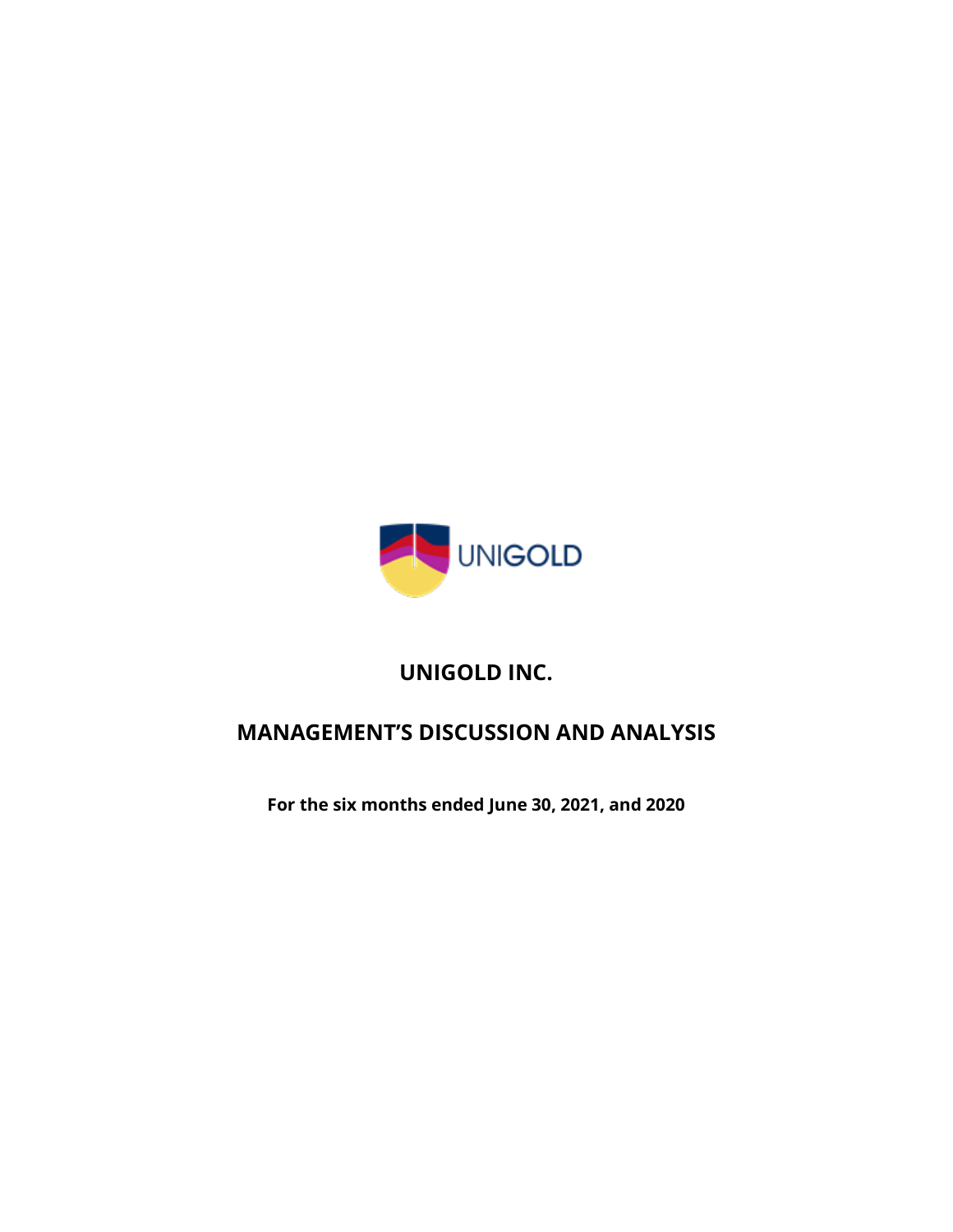

#### **MANAGEMENT'S DISCUSSION AND ANALYSIS**

The following discussion and analysis ("MD&A") of the operating results and financial condition of Unigold Inc. ("Unigold" or the "Corporation") for the six months ended June 30, 2021 and 2020 and should be read in conjunction with the audited, consolidated financial statements of the Corporation and related notes thereto for the years ended December 31, 2020 and 2019 (the "Annual Financial Statements") and the condensed consolidated interim financial statements for the three and six months ended June 30, 2021 and 2020 and the related notes thereto (the "Interim Financial Statements"). All financial information in this MD&A has been prepared in accordance with International Financial Reporting Standards ("IFRS"), and all dollar amounts are expressed in Canadian dollars (\$) unless otherwise indicated. Additional information, including the Corporation's press releases, has been filed electronically through the System for Electronic Document Analysis and Retrieval ("SEDAR") and is available online at www.sedar.com. The date of this report is August 30, 2021.

#### **1. Corporation Overview**

Unigold is a Canadian based, growth oriented, junior natural resource Corporation focused on exploring and developing its significant land position in the Dominican Republic, within the highly prospective Cretaceous-age Tireo Formation. Unigold operates through its wholly owned Canadian subsidiary, Unigold Resources Inc., and its 97 per cent owned subsidiary, Unigold Dominicana, S.R.L., which is incorporated in the Dominican Republic ("DR").

#### **2. Forward-Looking Statements**

This MD&A contains "forward-looking information" within the meaning of applicable Canadian securities legislation. Forward-looking information includes, but is not limited to, information concerning Unigold's exploration program and planned gold production as well as Unigold's strategies and future prospects. Generally, forward-looking information can be identified by the use of forward-looking terminology such as "plans", "expects", or "does not expect", "is expected", "budget", "scheduled", "estimates", "forecasts", "intends", "anticipates", or "does not anticipate", or "believes" or variations of such words and phrases or statements that certain actions, events or results "may", "could", "would", "might", or "will be taken", "occur", or "be achieved". Forward-looking information is based on the opinions and estimates of management at the date the information is made, and is based on a number of assumptions and subject to a variety of risks and uncertainties and other factors that could cause actual events or results to differ materially from those projected in the forward-looking information. Assumptions upon which such forward-looking information is based include, without limitation, availability of skilled labour, equipment, and materials; the potential of the Corporation's properties to contain economic metals deposits; the Corporation's ability to meet its working capital needs for the twelve-month period ending June 30, 2022; and the

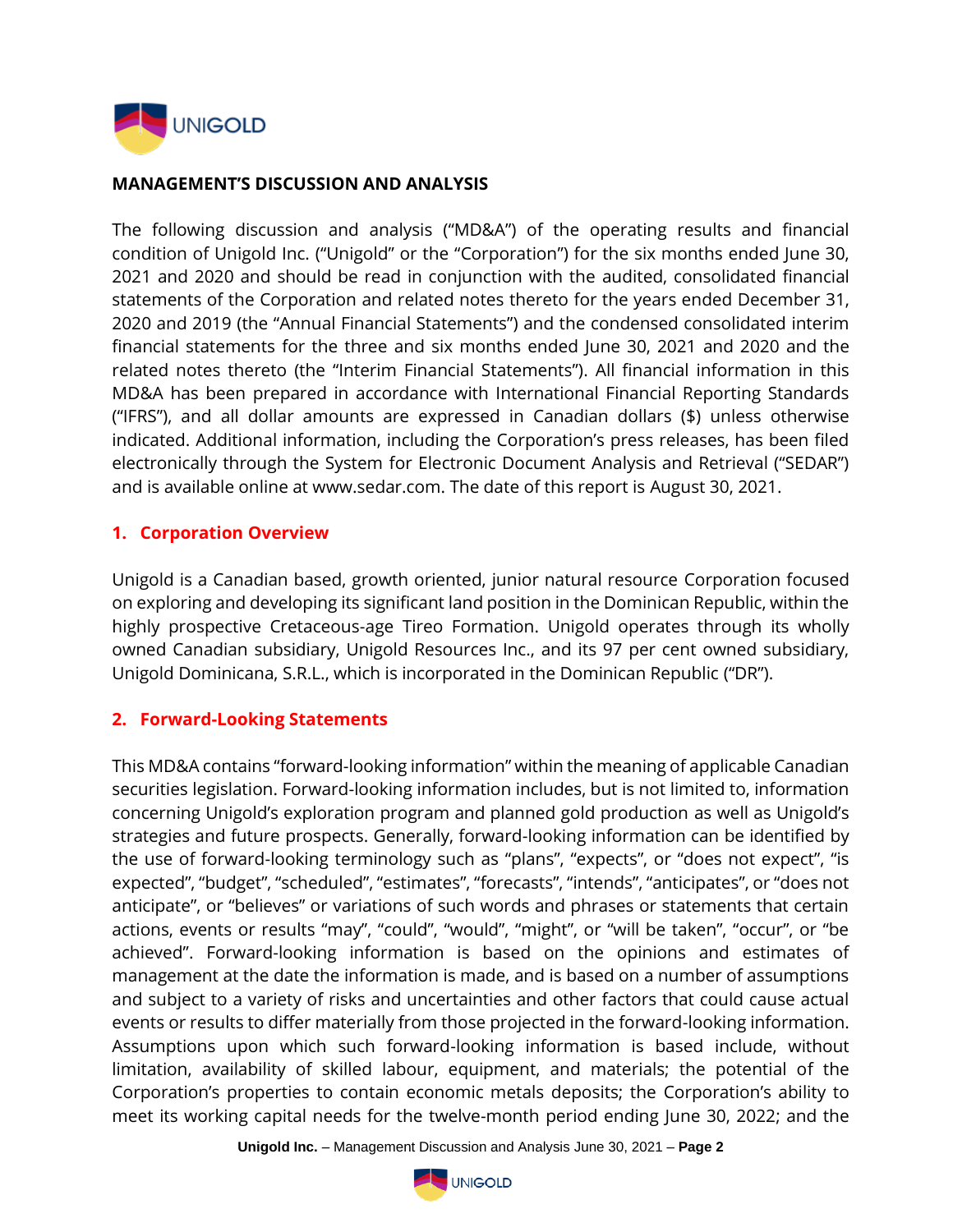plans, costs, timing and capital for future exploration and development of the Corporation's property interests in the Dominican Republic. Many of these assumptions are based on factors and events that are not within the control of Unigold and there is no assurance they will prove to be correct. Factors that could cause actual results to vary materially from results anticipated by such forward-looking information include changes in market conditions, variations in ore reserves, resources, grade or recovery rates, risks relating to international operations (including legislative, political, social, or economic developments in the jurisdictions in which Unigold operates), economic factors, government regulation and approvals, environmental and reclamation risks, actual results of exploration activities, fluctuating metal prices and currency exchange rates, costs, changes in project parameters, conclusions of economic evaluations, the possibility of project cost overruns or unanticipated costs and expenses, labour disputes and the availability of skilled labour, failure of plant, equipment or processes to operate as anticipated, capital expenditures and requirements for additional capital, risks associated with internal control over financial reporting, and other risks of the mining industry. Although Unigold has attempted to identify important factors that could cause actual actions, events or results to differ materially from those described in forward-looking information, there may be other factors that cause actions, events or results not to be anticipated, estimated or intended. There can be no assurance that forward-looking information will prove to be accurate, as actual results and future events could differ materially from those anticipated in such information. Unigold undertakes no obligation to update forward-looking information if circumstances or management's estimates or opinions should change except as required by applicable securities laws. The reader is cautioned not to place undue reliance on forward-looking information.

#### **3. Nature of Operations**

The Corporation published an updated Mineral Resource Estimate ("MRE") on May 13, 2021 with an effective date of May 10, 2021. The mineral resource was estimated by Mr. W. Lewis, P.Geo., Mr. A. San Martin, MAusIMM (CP), Mr. R.M. Gowans, B.Sc., P.Eng., Mr. C. Jacobs, MBA, CEng, MIMMM and Mr. N.Fung, B.Sc.H., B.Eng., P.Eng. of Micon International Limited. ("Micon"). Micon is independent of Unigold and Messrs. Lewis, San Martin and Gowans meet the requirements of "Qualified Persons" as established by the Canadian Institute of Mining, Metallurgy and Petroleum ("CIM") Definition Standards for Mineral Resources and Mineral Reserves (May 2014). Full details of the estimate are presented, together with the results of a Preliminary Economic Assessment ("PEA") on the oxide portion of the deposit, in a Technical Report titled "NI-43-101 F1 Technical Report Updated Mineral Resource Estimate And Preliminary Economic Assessment For the Oxide Portion Of The Candelones Project Neita Concession Dominican Republic" with an effective date of May 10, 2021was filed on June 7, 2021 on SEDAR and on the Corporation's website.

Micon used the following assumptions and estimated the mineral resources using only gold recoveries for the oxide portions, and a Net Smelter Return ("NSR") model with gold, silver, and copper recoveries for the sulphide portion of the resource.

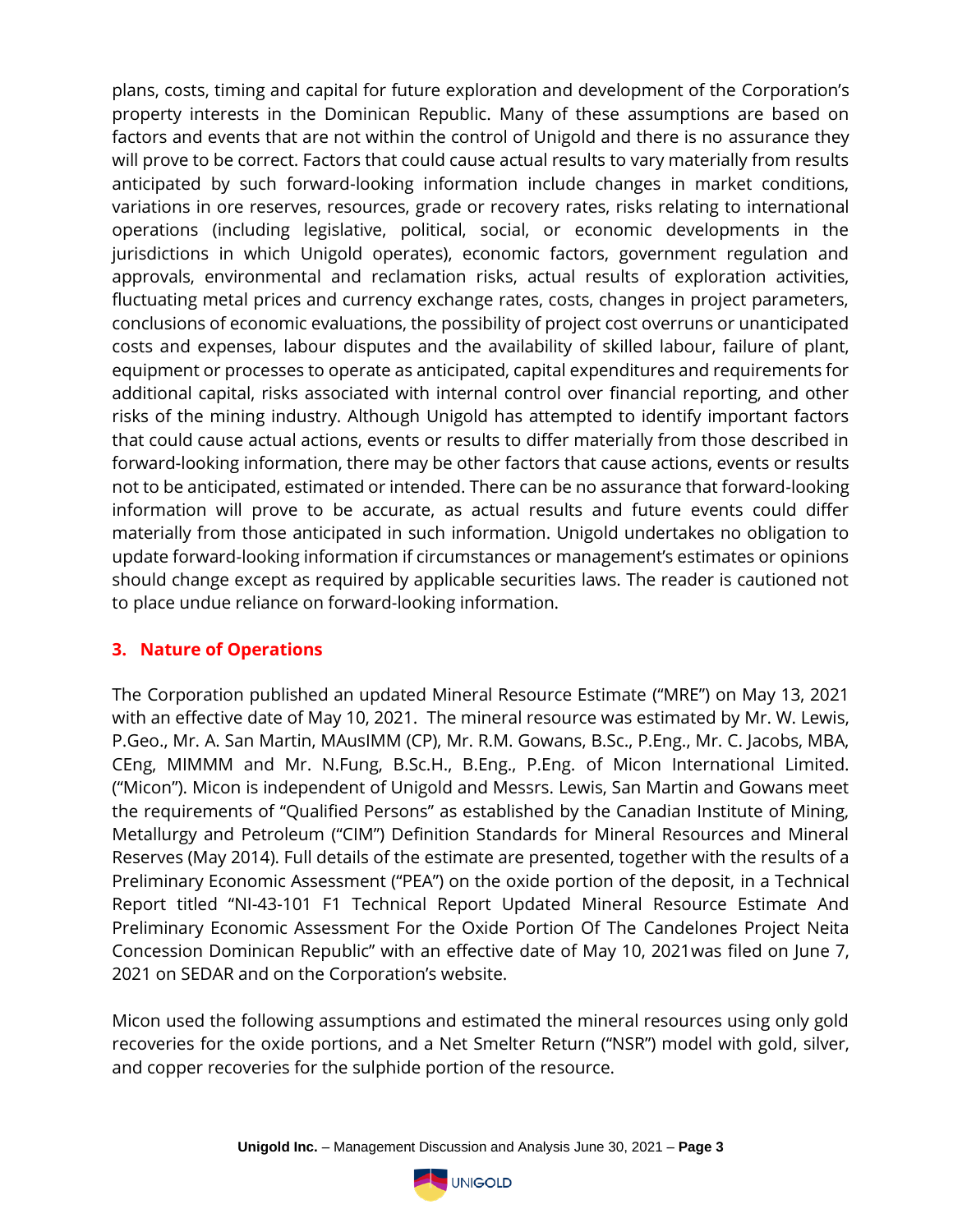| <b>Candelones Parameters</b>    | <b>Oxides (PEA)</b> | <b>Sulphides</b>  |           |
|---------------------------------|---------------------|-------------------|-----------|
|                                 | <b>Oxides</b>       | <b>Transition</b> |           |
| Au price \$/oz                  | \$1,700             | \$1,700           | \$1,700   |
| Ag price \$/oz                  | \$20.00             | \$20.00           | \$20.00   |
| Cu price \$/lb                  | \$4.00              | \$4.00            | \$4.00    |
| Au recovery                     | 80%                 | 50%               | 84%       |
| Ag recovery                     |                     |                   | 55%       |
| Cu recovery                     |                     |                   | 87%       |
| Open Pit Mining Cost \$/t       | \$2.35              | \$3.61            | \$2.85    |
| Process Cost \$/t (Heap Leach)  | \$7.40              | \$7.40            | <b>NA</b> |
| Process Cost \$/t (Flotation)   |                     |                   | \$25.00   |
| G&A Cost \$/t                   | \$2.39              | \$2.39            | \$2.39    |
| Open Pit Overall Cost \$/t      | \$12.14             | \$13.40           | \$30.24   |
| Underground Mining Cost \$/t    |                     |                   | \$60.00   |
| Underground Overall Cost \$/t   | \$69.79             | \$69.79           | \$87.39   |
| Open Pit Au Cut-off g/t         | 0.28                | 0.49              | 0.66      |
| Au Eq. Cut-off g/t              |                     |                   | 0.65      |
| Open Pit NSR Cut-off (\$)       |                     |                   | \$20.24   |
| Underground Au Cut-off (g/t)    | 1.6                 | 2.55              | 1.9       |
| Underground Au-Eq Cut-off (g/t) | 1.6                 | 2.55              | 1.89      |
| Underground NSR Cut-off (\$)    |                     |                   | \$77.39   |

#### **Table 1: Summary of Key Economic Parameters**

#### **Notes relating to Mineral Resource Estimate**

Pit constrained resources are reported within an optimized pit shell; underground resources are reported within continuous and contiguous shapes which lie adjacent to and below the ultimate open pit shell and interpreted to be recoverable utilizing standard underground mining methods.

The pit constrained resource is reported within an optimized pit shell that assumed a maximum slope angle of 45 degrees. Open pit mining recovery was assumed to be 100%. Open pit dilution was assumed to be 0%..Underground mining recovery was assumed to be 100%. Underground dilution was assumed to be 0%.

Micon has not identified any legal, political, environmental or other risks that could materially affect the potential development of the mineral resource estimate.

The mineral resource estimates are classified according to the CIM Standards which define a Mineral Resource as "a concentration or occurrence of solid material of economic interest in or on the earth's crust in such form, grade or quality and quantity that there are reasonable prospects for eventual economic extraction. The location, quantity, grade or quality, continuity and other characteristics of a mineral resource are known, estimated or interpreted from specific geological evidence and knowledge including sampling. Mineral resources are sub-divided, in order of increasing geological confidence, into inferred, indicated and measured categories. An inferred mineral resource has a lower level of confidence than an indicated mineral resource. An indicated mineral resource has a higher level of confidence than an inferred mineral resource but has a lower level of confidence than a measured mineral resource."

The CIM Standards define an inferred mineral resource as: "that part of a mineral resource for which quantity and grade or quality are estimated on the basis of limited geological evidence and sampling. Geological evidence is sufficient to imply but not verify geological and grade or quality continuity. An inferred mineral resource has a lower level of confidence than that applying to an indicated mineral resource. It is reasonably expected that the majority of inferred mineral resources could be upgraded to indicated mineral resources with continued exploration."

All procedures, methodology and key assumptions supporting this mineral resource estimate shall be fully disclosed in a Technical Report that shall be available on SEDAR and the Corporation's website within forty-five (45) days of the effective date of the mineral resource estimate.

The reader is reminded that mineral resources are not mineral reserves and therefore do not have demonstrated economic viability.



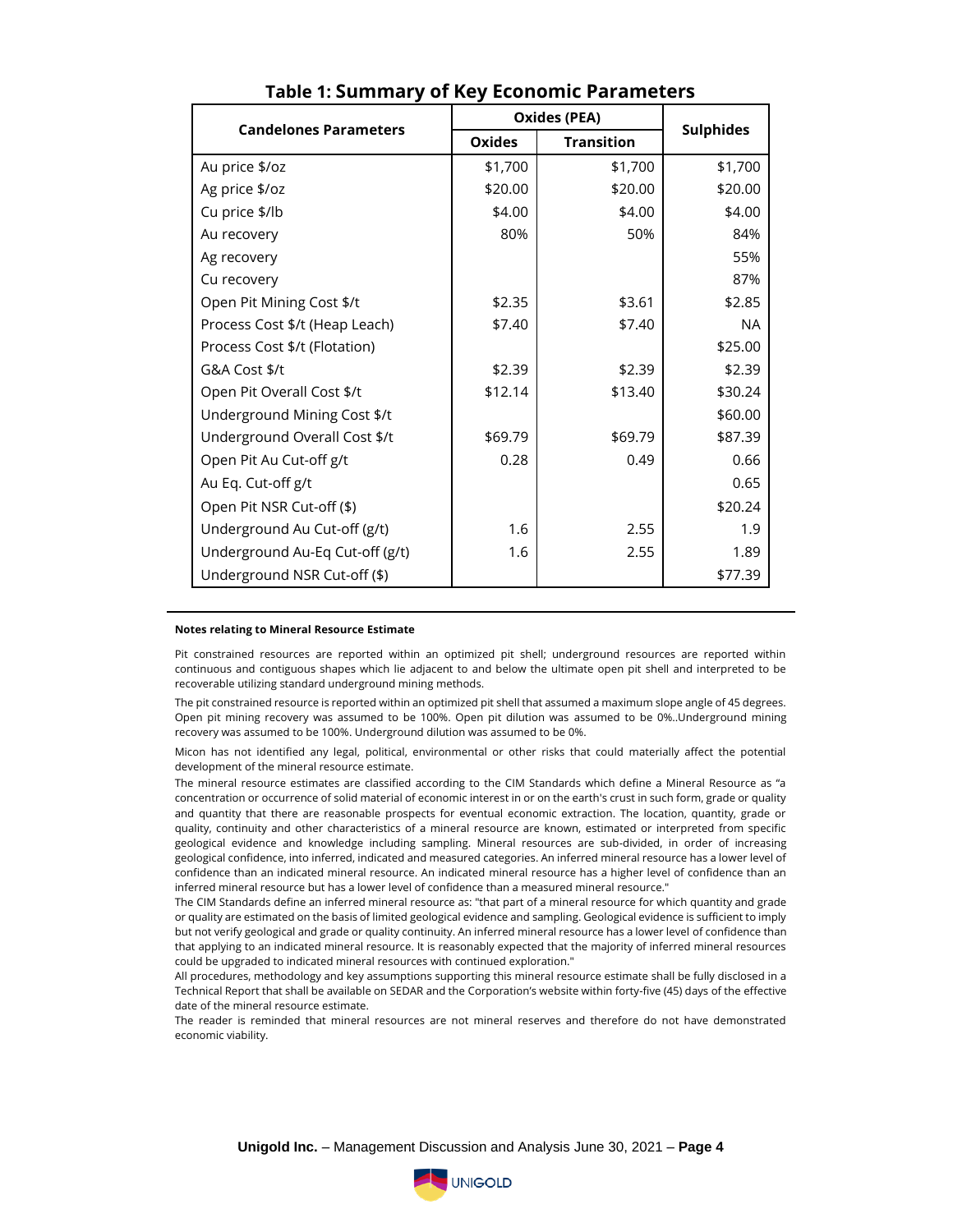**Mineral resources at May 10, 2021 were estimated to be:**

| <b>Effective</b><br>Date | <b>Mining</b><br><b>Method</b>        | <b>Mineralization Type</b>        | Category  | <b>Tonnes</b><br>(x1,000) | Au g/t | Au oz<br>(x1,000) | <b>Strip</b><br>Ratio |
|--------------------------|---------------------------------------|-----------------------------------|-----------|---------------------------|--------|-------------------|-----------------------|
|                          |                                       |                                   | Measured  | 1,851                     | 0.82   | 49                |                       |
| May 10,<br>2021          | <b>OXIDE</b><br>Open Pit<br>(Starter) | Oxide (Heap Leach)                | Indicated | 1,616                     | 0.82   | 42                |                       |
|                          |                                       | <b>Total Measured + Indicated</b> |           | 3,467                     | 0.82   | 91                |                       |
|                          |                                       | Oxide (Heap Leach)                |           | 1,154                     | 0.6    | 22                | 0.13                  |
|                          |                                       | Transition (Heap Leach)           | Inferred  | 478                       | 0.87   | 13                |                       |
|                          |                                       | <b>Total Inferred</b>             | 1,632     | 0.68                      | 36     |                   |                       |

| Table 2: Mineral Resource Estimates for the Candelones Project |  |
|----------------------------------------------------------------|--|
|----------------------------------------------------------------|--|

| <b>Mining</b><br><b>Method</b>      | Category              | NSR\$<br>Cut-<br>off | <b>Tonnes</b><br>(x1,000) | AuEa<br>g/t | Au<br>g/t | Ag<br>g/t | Cu<br>$\%$ | AuEq<br>0Z<br>(x1,000) | Au oz<br>(x1,000) | Ag oz<br>(x1,000) | Cu lb<br>(x1,000) | Waste<br>Ratio |
|-------------------------------------|-----------------------|----------------------|---------------------------|-------------|-----------|-----------|------------|------------------------|-------------------|-------------------|-------------------|----------------|
|                                     | Measured              | 20                   | 6,280                     | 2.22        | 1.9       | 3.28      | 0.18       | 449                    | 383               | 662               | 25,042            |                |
| Sulphide                            | Indicated             | 20                   | 13,098                    | 1.63        | 1.4       | 4.18      | 0.12       | 688                    | 591               | 1,762             | 34,201            | 6.24           |
| Open Pit                            | M+I                   | 20                   | 19,378                    | 1.82        | 1.56      | 3.89      | 0.14       | 1,137                  | 974               | 2,425             | 59,243            |                |
|                                     | Inferred              | 20                   | 23,042                    | 1.52        | 1.36      | 2.59      | 0.09       | 1,125                  | 1,005             | 1,916             | 43,229            |                |
|                                     | Measured              | 77                   | 759                       | 3.15        | 2.65      | 1.88      | 0.29       | 77                     | 65                | 46                | 4,836             |                |
| Sulphide                            | Indicated             | 77                   | 348                       | 2.73        | 2.35      | 2.32      | 0.22       | 31                     | 26                | 26                | 1,652             |                |
| Underground                         | M+I                   | 77                   | 1,107                     | 3.02        | 2.56      | 2.02      | 0.27       | 107                    | 91                | 72                | 6,488             |                |
|                                     | Inferred              | 77                   | 755                       | 2.67        | 2.38      | 2.31      | 0.16       | 65                     | 58                | 56                | 2,649             |                |
| <b>Total Measured and Indicated</b> |                       |                      | 20,484                    | 1.89        | 1.62      | 3.79      | 0.15       | 1,244                  | 1,065             | 2,497             | 65,731            |                |
|                                     | <b>Total Inferred</b> |                      | 23,797                    | 1.55        | 1.39      | 2.58      | 0.09       | 1,190                  | 1,063             | 1,972             | 45,878            |                |

Mineral resources are not mineral reserves and do not have demonstrated economic viability. A mineral resource is a concentration or occurrence of solid material of economic interest in or on the Earth's crust in such form, grade or quality and quantity that there are reasonable prospects for eventual economic extraction. The location, quantity, grade or quality, continuity and other geological characteristics of a mineral resource are known, estimated, or interpreted from specific geological evidence and knowledge, including sampling.

The current mineral resource established an initial measured and indicated resource for the Candelones sulphide resource. The economic viability of the oxide resource was assessed in a PEA which was released on April 26, 2021. Full technical details of the PEA are presented in the technical report titled titled "NI-43-101 F1 Technical Report Updated Mineral Resource Estimate And Preliminary Economic Assessment For the Oxide Portion Of The Candelones Project Neita Concession Dominican Republic" with an effective date of May 10, 2021, that was filed on June 7, 2021. The technical report is available for review on SEDAR and on the Corporation's website. The PEA is discussed in more detail below.

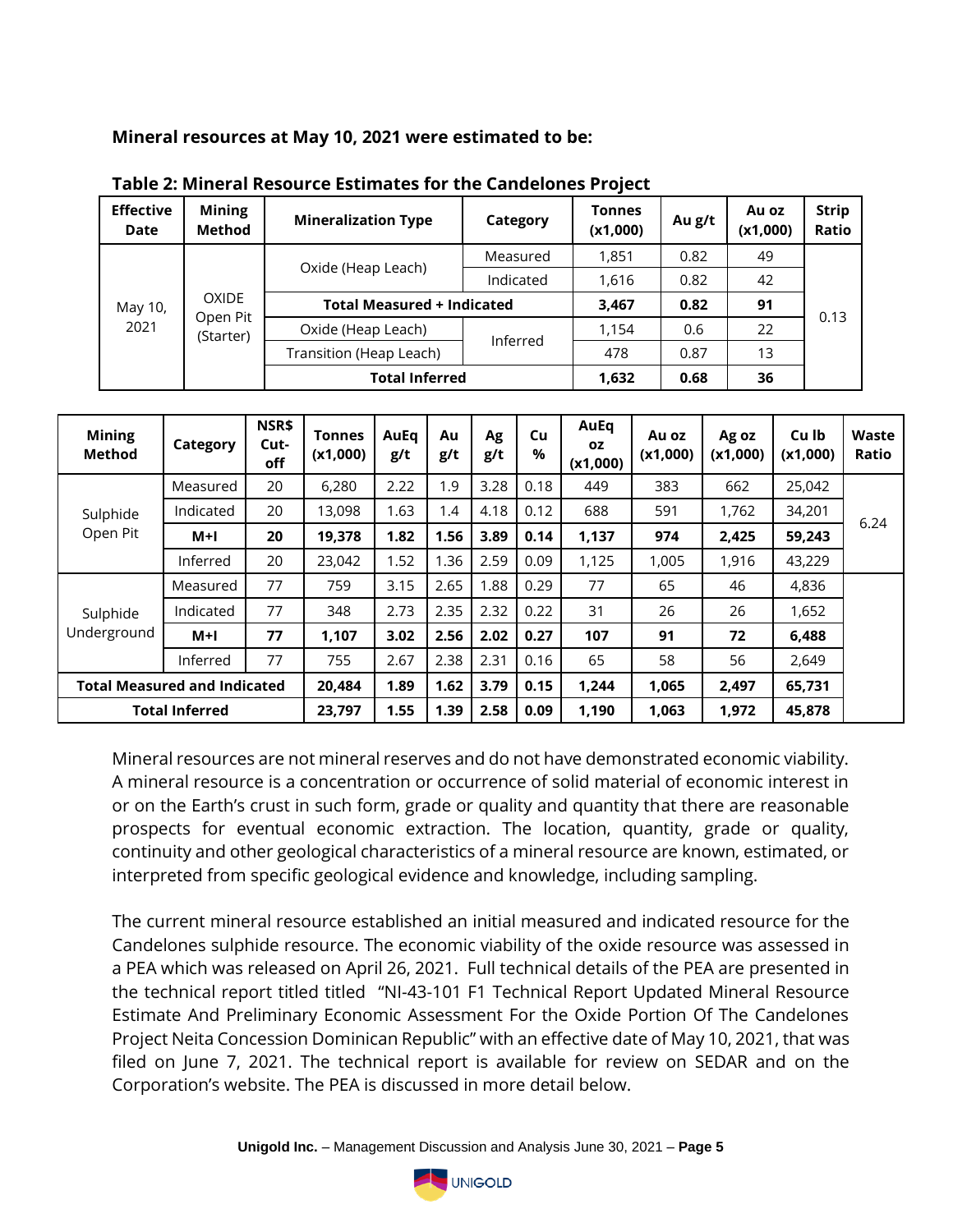The recoverability of the amounts shown for mineral properties and deferred exploration and evaluation costs are dependent upon the existence of economically recoverable mineral reserves, the ability of the Corporation to obtain the necessary financing to complete its exploration programs and upon future profitable production or proceeds from disposition of such properties.

The Interim Financial Statements have been prepared on a going concern basis. The going concern basis of presentation assumes that the Corporation will continue in operation for the foreseeable future and be able to realize its assets and discharge its liabilities and commitments in the normal course of business. Because of continuing operating losses, the Corporation's continuance as a going concern is dependent upon its ability to obtain and manage adequate financing to meet the financial obligations of the Corporation or to reach profitable levels of operation. To address its financing requirements, the Corporation will seek from time to time, financing through measures that may include joint venture agreements, debt and equity financings, asset sales, and rights offerings to existing shareholders and/or another financial transaction.

It is not possible to predict whether financing efforts will be successful or if Unigold will attain profitable levels of operation. The Interim Financial Statements do not include any adjustments to the carrying values of assets and liabilities and the reported expenses and statement of financial position classification that would be necessary should the Corporation be unable to continue as a going concern and therefore be required to realize its assets and liquidate its liabilities and commitments in other than the normal course of business and at amounts different from those in the Corporation's Interim Financial Statements. These adjustments could be material.

# **Looking forward – Strategy and Objectives for 2021**

- Secure additional funding for the Corporation through private placements, rights issues, joint venture agreements, or other financing activity; and
- Utilize the funds raised to continue exploration of the Neita Concession with the following objectives:
	- Continue to work with the Government of the Dominican Republic in order to submit an application to convert a part of the Candelones Concession to a Mineral Exploitation (Mining) permit;
	- Continue drilling at Candelones to expand the high-grade mineralization along strike and to depth;
	- Expand the newly identified near surface oxide and sub-surface sulphide mineralization to the east of the Candelones Extension deposit;
	- Establish a preliminary process flow sheet and process plant design for the sulphide mineralization;
	- Begin systematic exploration of other targets within the Concession footprint recognizing observations collected during recent exploration drilling at Candelones Extension deposit.

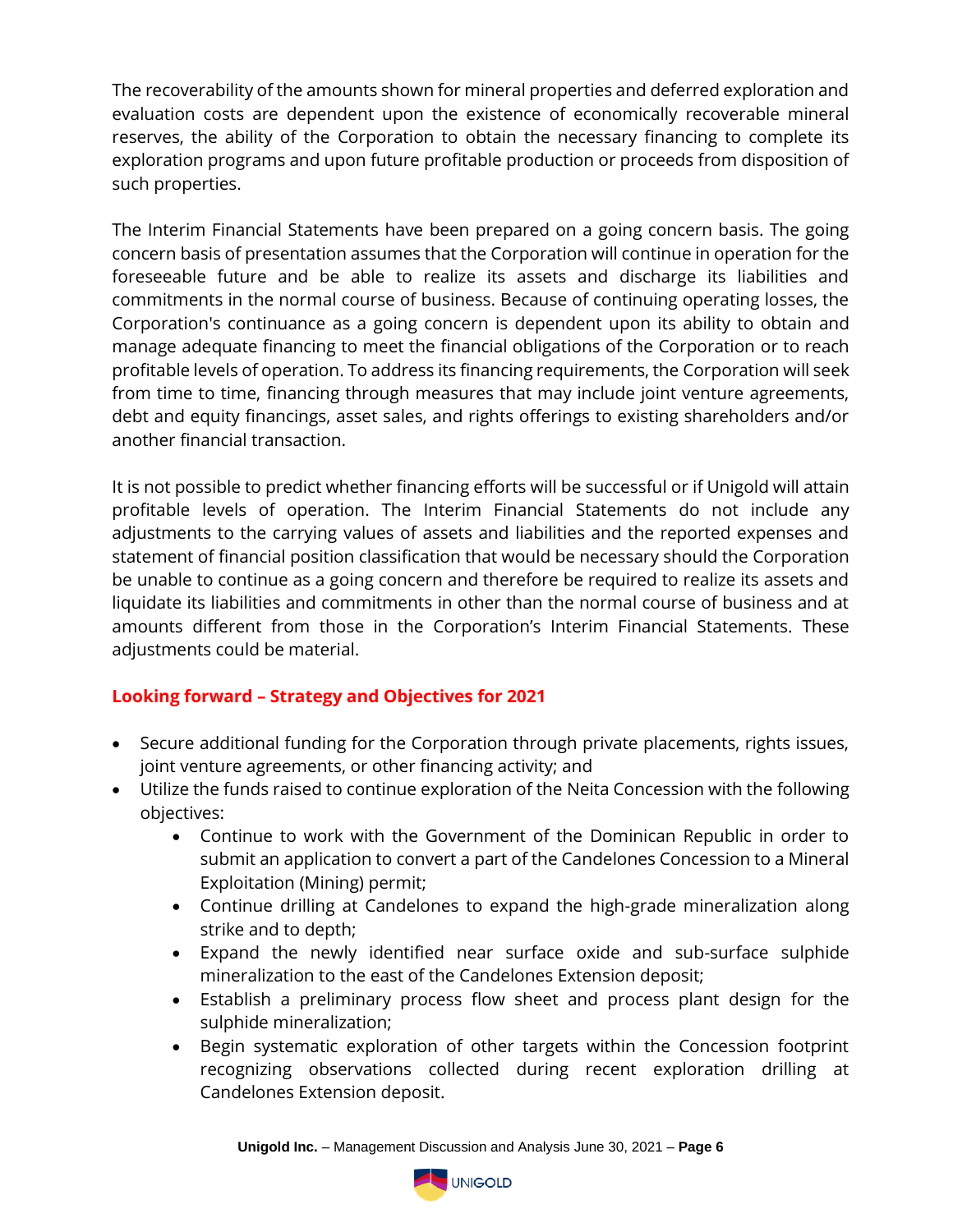The Corporation's long-term objective is to establish sustainable operations within the Neita Concession for the benefit of all stakeholders.

# MD&A Period Highlights

# **CORPORATE**

- ➢ A total of 3,645,000 warrants were exercised for cash proceeds of \$544,500
- ➢ At the Annual and Special Meeting held on Thursday, May 27, 2021, all motions on the tabled Agenda were passed with the required number of votes cast. Messrs. Joseph Hamilton, Charles Page, Joseph Del Campo, Normand Tremblay and Jose Acero will continue to serve as directors of the Corporation until the next meeting of shareholders.
- ➢ Mr. Steve Haggarty joined the Board of Directors on June 1, 2021. Mr. Haggarty, PEng., is the managing director of Haggarty Technical Services Corp., a consulting engineering company providing project, process and risk management services to the mining industry. Prior to forming Haggarty Technical Services, Mr. Haggarty had a lengthy 40 year career with companies including Barrick Gold, Homestake Mining, International Corona and Teck Corp. His metallurgical background and operational experience includes copper, molybdenum, gold, silver and PGM group metals at mining operations involving copper SX-EW, flotation, heap leaching, pressure oxidation, roasting and CIL recovery plants. Mr. Haggarty is a member of the Professional Engineers of Ontario and the Canadian Institute of Mining and Metallurgy. He is a graduate of McGill University with a degree in metallurgical engineering.
- ➢ In late April, the Company engaged San Diego Torrey Hills Capital Inc., a Rancho Santa Fe, Calif.-based investor relations firm, to provide market awareness and investor relations services to the Corporation in order to build and maintain an informed investor audience in both the United States and Canadian marketplaces.
- $\triangleright$  Subsequent to the end of June, the Company completed a financing through the issue of 25,192,350 units of the company at a price of 13 cents per unit for gross proceeds of approximately \$3,275,005. Each unit consisted of one common share and one-half of one common share purchase warrant. Each whole warrant will entitle the holder thereof to purchase one common share at an exercise price of 30 cents until the date that is the earlier of: (i) Aug. 10, 2023, or (ii) 30 days after the date on which the company gives notice of acceleration, which notice may be provided no earlier than four months and 21 days from the date of issue if the closing price of the common shares on a stock exchange in Canada is higher than 60 cents per common share for more than 20 consecutive trading days.

# **TECHNICAL**

- $\triangleright$  Completed a PEA on the at-surface oxide mineral resource at the Candelones Main and Candelones Connector (PR 2021-06 dated April 26, 2021);
- ➢ Transitioned from infill drilling to exploration drilling testing the along-strike extensions of mineralization at Candelones;

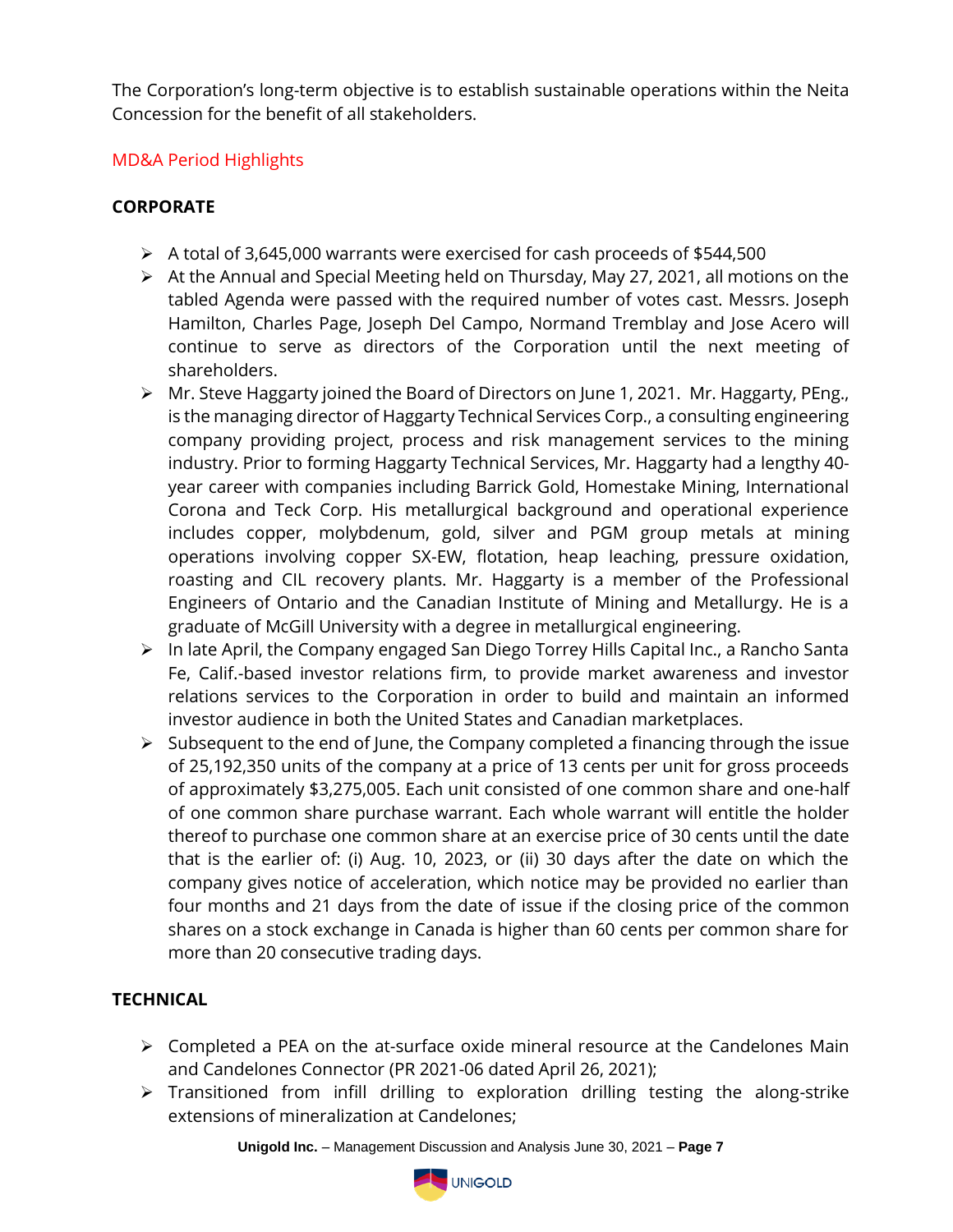- ➢ Completed a near-surface drill program to follow up on a new zone of oxide mineralization that graded 2.08 g/t over 18 m on the east side of the sulphide mineralization.
- ➢ Identified potential to extend the Candelones Extension deposit to the west, towards Candelones Main, intersecting 16.0 meters averaging 10.78 g/t Au fifty (50) meters west and 100 meters north of the previously interpreted limit of mineralization
- ➢ During the six months ended June 30, 2021 (or "Reporting Period"), the Corporation expended \$3,252,492 for exploration costs – See Section 4 – *Results of Operations* for breakdown;
- $\triangleright$  The Corporation filed a technical report that updated the Mineral Resource Estimate for the mineralization at Candelones (see PR 2021-09 date May 13, 2021 for details):
	- o Over 66% conversion of Inferred sulphide resource to Measured and Indicated categories;
	- o Pit constrained Measured and Indicated Resource of 24.0 M tonnes averaging 1.50 g/t Au (1,158,000 ozs Au contained);
	- o Inferred Resources of 25.4 M tonnes averaging 1.34 g/t Au (1,099,000 ozs Au) within the constrained pit;
- ➢ Drilling transitioned from resource infill to resource expansion in Q2 with the initial focused on areas prospective for strike extension of the Candelones Extension deposit.

# **Significant drill results for the Reporting Period include:**

#### **Candelones Extension East**

| $\triangleright$      | LP21-187 158.0 - 176.0m                  | 18.0m averaging 1.18 g/t Au, 2.0 g/t Ag, 0.1% Cu and 0.98% Zn; |
|-----------------------|------------------------------------------|----------------------------------------------------------------|
| $\triangleright$      | LP21-189 137.0 - 144.0m                  | 7.0m averaging 1.14 g/t Au, 4. 2 g/t Ag, 0.0% Cu and 0.57% Zn; |
| $\triangleright$      | LP21-195 25.3 - 48.0m                    | 22.7m averaging 1.92 g/t Au, 5.9 g/t Ag, 0.18% Cu and 0.88%    |
|                       | Zn:                                      |                                                                |
| $\blacktriangleright$ | LP21-197 35.65 - 57.0m                   | 21.35m averaging 1.33 g/t Au, 5.7 g/t Ag, 0.18% Cu and 1.12%   |
|                       | Zn:                                      |                                                                |
|                       | <b>Candelones Extension West</b>         |                                                                |
|                       | $\triangleright$ LP21-204 330.0 – 427.0m | 97.0m averaging 2.52 g/t Au, 12.1 g/t Ag, 0.12% Cu and 0.63%   |
|                       | Zn:                                      |                                                                |
| ➤                     | Including 336.0 - 352.0m                 | 16.0m averaging 10.78 g/t Au, 68.9 g/t Ag, 0.24% Cu and 2.35%  |
|                       | Zn:                                      |                                                                |
| $\triangleright$      | LP21-206 395.0 - 425.0m                  | 30.0m averaging 2.31 g/t Au, 2.3 g/t Ag, 0.41% Cu and 0.83%    |
|                       | Zn:                                      |                                                                |

- $\triangleright$  Including 418.0 423.0m 5.0m averaging 5.89 g/t Au, 2.2 g/t Ag, 0.29% Cu and 2.75% Zn;
- ➢ The intervals summarized above are reported as drilled interval length and not true width. True width cannot be estimated at this time due to insufficient information.

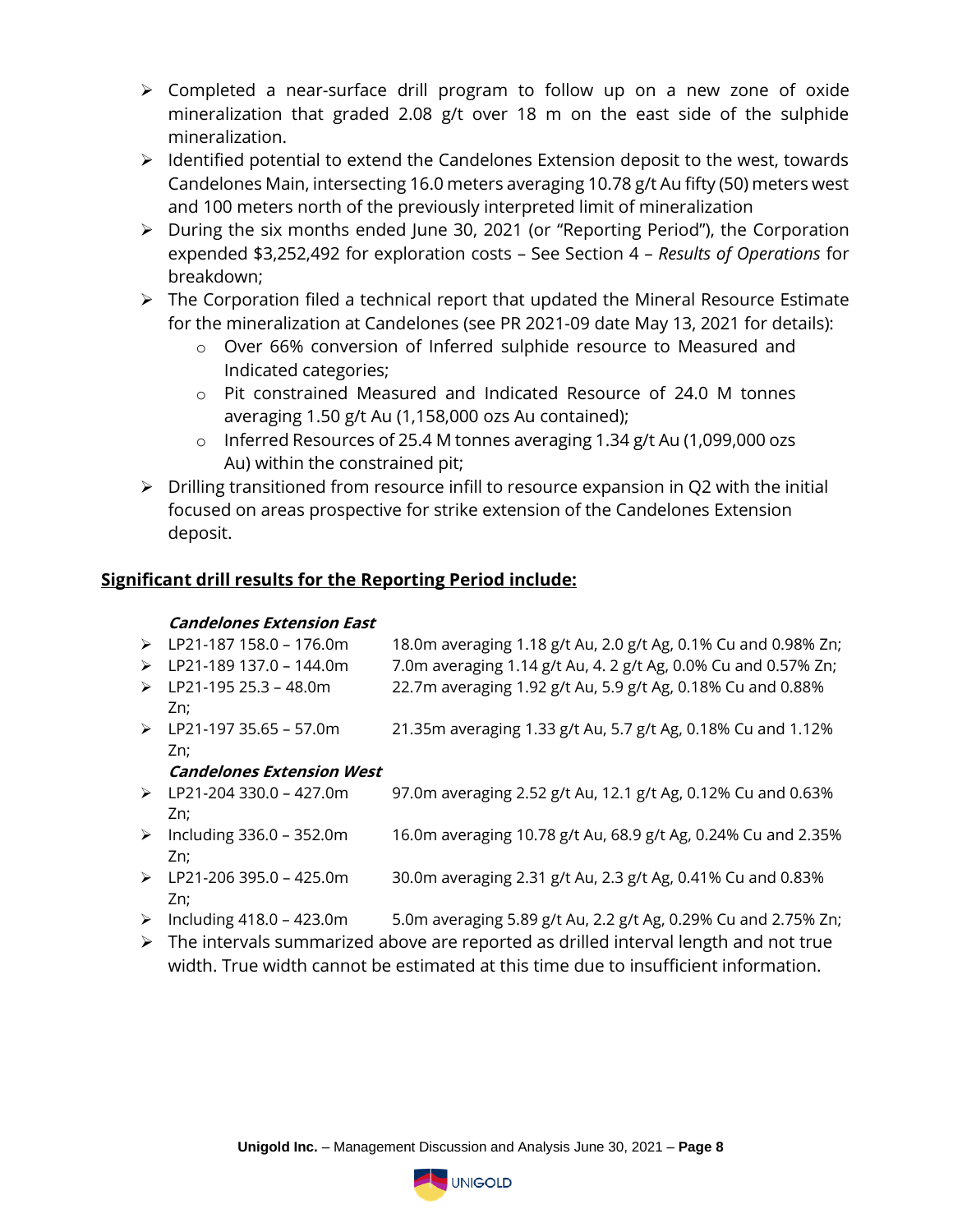# **Results of Operations**

# **A. Exploration**

### Geological Setting

Unigold's Neita concession covers a 21,031 Ha area within the highly prospective Tireo Formation, a 300 km x 75 km succession of intermediate volcanic and sedimentary rocks trending northwesterly through the island of Hispaniola. The island of Hispaniola was formed by island arc volcanism and tectonism, the result of subduction of the North America plate below the Caribbean plate during the Cretaceous Period. Island arc volcanism elsewhere in the world are highly prospective areas for:

- Cu and Cu-Au porphyry deposits;
- Low to high sulphidation Au and Au-Ag epithermal deposits; and
- Volcanogenic Hosted Massive Sulphide ("VHMS") Au-Ag-Cu-Zn deposits.

Recent exploration of the Tireo Formation has identified multi-million-ounce gold discoveries at Neita (Unigold), Romero (GoldQuest) and significant mineralization at La Miel (Eurasian Minerals/Newmont) in Haiti.

The current model guiding exploration assumes at least three mineralization events. The initial phase of mineralization is interpreted to be a low-grade gold, copper, zinc and silver VHMS event. This mineralization is believed to be the result of intermediate volcanism in a shallow-water, back-arc environment. Mineralization is hosted in dacite volcanoclastics that have been extensively brecciated. The dacites are capped by andesite volcanoclastics that are largely barren. A second style of mineralization, closely associated with the VHMS mounds, emplaced anomalous gold, silver, copper and zinc mineralization with disseminated sulphides that flood along the andesite-dacite contact and extends several tens of metres into the host dacites. This disseminated mineralization, spatially related to the andesite-dacite contact, was the focal point of exploration from 2010 through 2012. Subsequent volcanism is believed to have produced a second Intermediate Sulphidation Epithermal gold-copper mineralization event that migrated into the host dacites along high angle fault zones. Finally, late stage intermediate – mafic volcanism remobilized mineralization along the contacts of dikes and sills that appear to be intruded along the same fault systems as the epithermal gold-copper event.

Turn around time for assay results continues to be six to eight weeks after completion of each hole.

# Past Exploration Activity

For historical exploration activity, from 2007 to late 2020, see Unigold Annual Reports or the Company's Annual Information Form ("AIF") available at [www.sedar.com](http://www.sedar.com/) or on the Company's website.

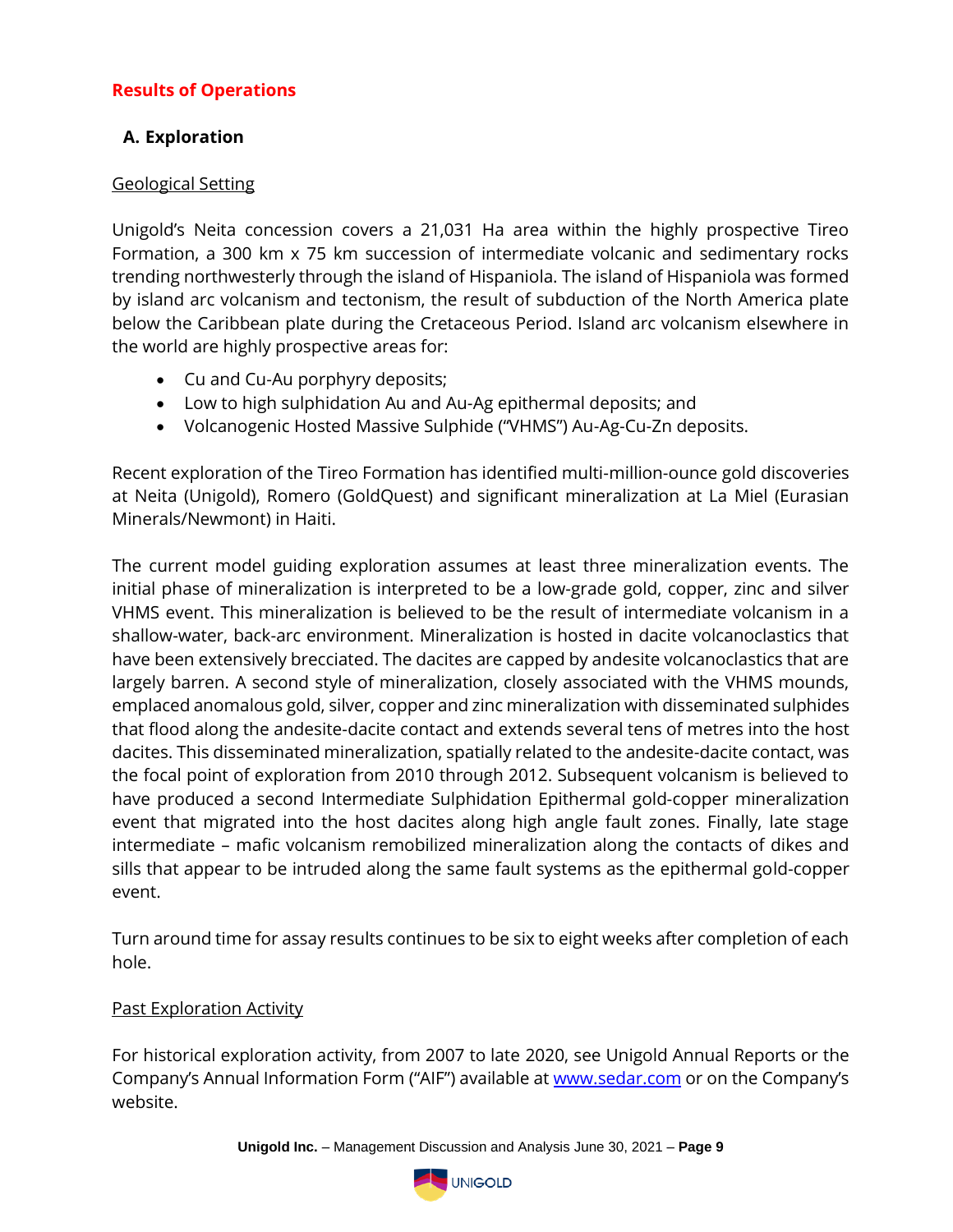### Recent Activity

Drilling during the Reporting Period transitioned from infill drilling in support of resource estimation to step out exploration drilling. Fourteen step out holes were completed testing for mineralization to the east and west of the Candelones Extension. To the west, a series of holes aligned along a N-S axis tested anomalous Induced Polarity ("IP") responses at Candelones Connector. To the east, five holes at Montazo tested coincident soil geochemical and IP geophysical anomalies along a mapped andesite – dacite contact zone.

As at June 30, 2021, a total of 639 diamond drill holes totalling 153,008 metres have been completed within the Neita Concession.

Project work to date includes:

| <b>Table 3: Exploration Work to Date</b> |  |
|------------------------------------------|--|
|                                          |  |

| <b>Compilation data</b>         | Q2 2021 | 2020   | <b>PROJECT TO DATE</b> |
|---------------------------------|---------|--------|------------------------|
| Oxide test pits                 |         |        | 31                     |
| Drilling - holes                | 63      | 51     | 639                    |
| Drilling - metres               | 14,129  | 15,372 | 153,008                |
| Trenching - metres              |         |        | 31,559                 |
| Geochemical analysis            | 4724    | 5,689  | 156,584                |
| Grab samples                    |         |        | 11,089                 |
| Soil samples                    |         |        | 32,704                 |
| Stream samples                  |         |        | 884                    |
| Induced polarization lines - ki |         |        | 196                    |
| Magnetic survey lines - km      |         |        | 687                    |

A 5,000 kg bulk sample oxide mineralization was collected in Q1 and shipped to Bureau Veritas in Vancouver for final 4.0 m x 51 cm column testing. This material will be used to complete "run-of-mine" column testing. The results of these tests will be used to inform the feasibility study for the oxide portion of the deposit. This work was expected to take approximately 4 months to complete, and is currently underway.

#### **2021 Oxide PEA**

The Corporation published an updated Mineral Resource Estimate ("MRE") on May 13, 2021 with an effective date of May 10, 2021. The mineral resource was estimated by Mr. W. Lewis, P.Geo., Mr. A. San Martin, MAusIMM (CP), Mr. R.M. Gowans, B.Sc., P.Eng., Mr. C. Jacobs, MBA, CEng, MIMMM and Mr. N.Fung, B.Sc.H., B.Eng., P.Eng. of Micon International Limited. ("Micon"). Micon is independent of Unigold and Messrs. Lewis, San Martin and Gowans meet the requirements of "Qualified Persons" as established by the Canadian Institute of Mining,

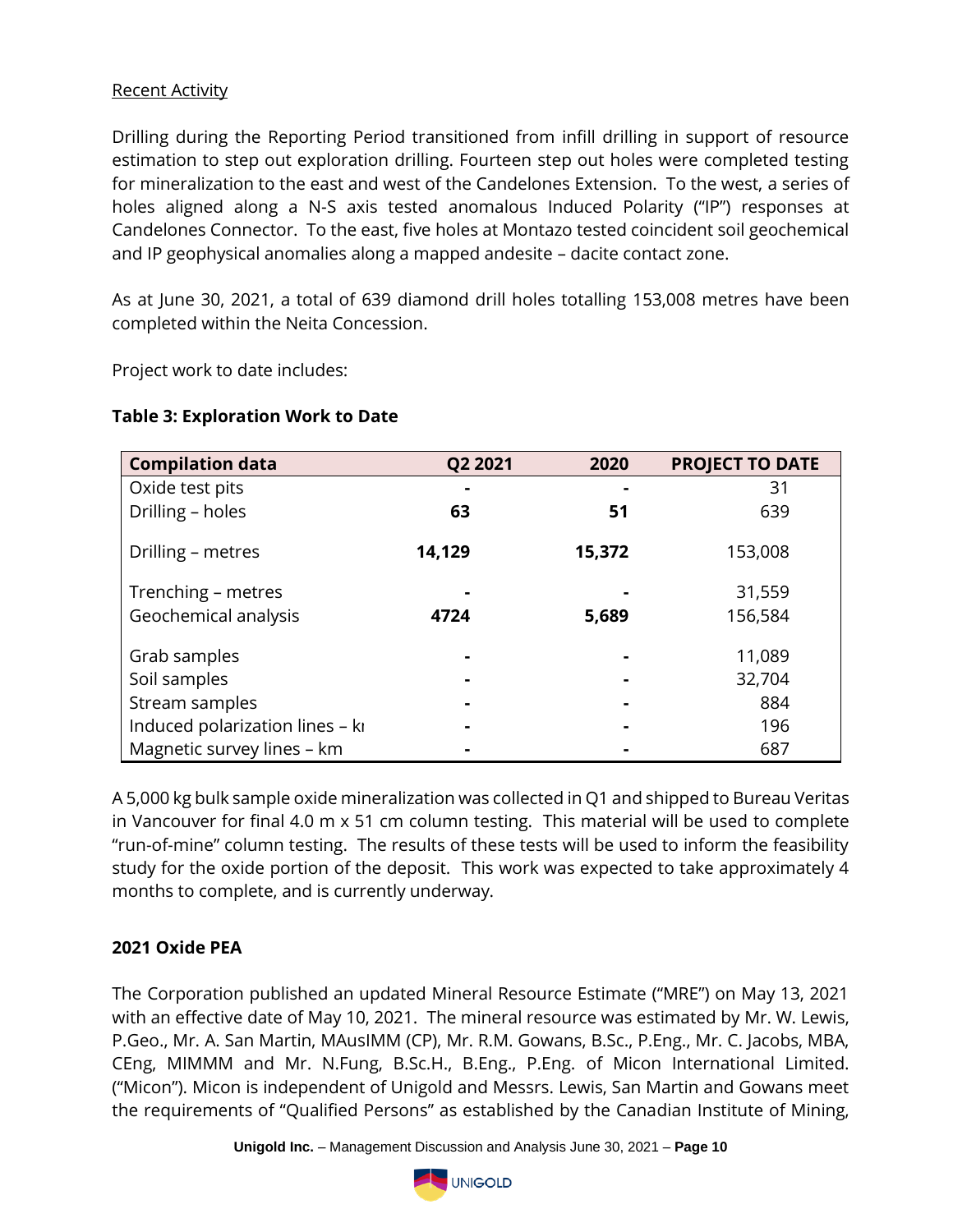Metallurgy and Petroleum ("CIM") Definition Standards for Mineral Resources and Mineral Reserves (May 2014). Full details of the estimate are presented, together with the results of a Preliminary Economic Assessment ("PEA") on the oxide portion of the deposit, in a Technical Report titled "NI-43-101 F1 Technical Report Updated Mineral Resource Estimate And Preliminary Economic Assessment For the Oxide Portion Of The Candelones Project Neita Concession Dominican Republic" with an effective date of May 10, 2021was filed on June 7, 2021 on SEDAR and on the Corporation's website.

The pertinent input parameters and results of the Candelones Oxide PEA Study (Base Case) are presented in Table 4 to Table 8. Table 8 presents the NPV and IRR sensitivity to variability in gold price, capital cost, and operating cost. Mineral resources for the Candelones project are shown in Table 2 above.

#### **PEA Resource Estimate**

The PEA is based on the measured, indicated, and inferred oxide mineral resource estimated by Mr. W. Lewis, P.Geo. and Mr. A. San Martin, MAusIMM (CP) of Micon, with an effective date of May 10, 2020 and is included in the NI43-101 compliant technical report titled "NI-43-101 F1 Technical Report Updated Mineral Resource Estimate And Preliminary Economic Assessment For the Oxide Portion Of The Candelones Project Neita Concession Dominican Republic" with an effective date of May 10, 2021. The Technical Report was filed on June 7, 2021. Micon is independent of Unigold, and Messrs. Lewis and San Martin meet the requirements of a "Qualified Person" as established by the Canadian Institute of Mining, Metallurgy and Petroleum ("CIM") Definition Standards for Mineral Resources and Mineral Reserves (May, 2014).

**Cautionary Statement:** *The reader is advised that the PEA summarized in this quarterly report and in the News Release dated April 26, 2021, is intended to provide only an initial, high-level review of the project potential and design options. The PEA mine plan and economic model include numerous assumptions and the use of inferred mineral resources. Inferred mineral resources are considered to be too speculative to be used in an economic analysis except as allowed for by NI 43- 101 in PEA studies. There is no guarantee that inferred mineral resources can be converted to indicated or measured mineral resources, and as such, there is no guarantee the project economics described herein will be achieved. Totals in tables may differ due to rounding.*

| Total mineralized material mined (000 t) | 5,275   |
|------------------------------------------|---------|
| Total waste (000 t)                      | 963     |
| Average grade (Au g/t)                   | 0.75    |
| Total gold contained (oz)                | 126,995 |
| Total gold produced (oz)                 | 95,587  |
| Average gold recovery (%)                | 75%     |
| Average annual gold produced (oz)        | 31,040  |
| Total initial Capex (US\$M)              | \$36.5  |
| Sustaining capital (US\$M)               | \$0.4   |

#### **Table 4: PEA Summary (reported in US\$)**

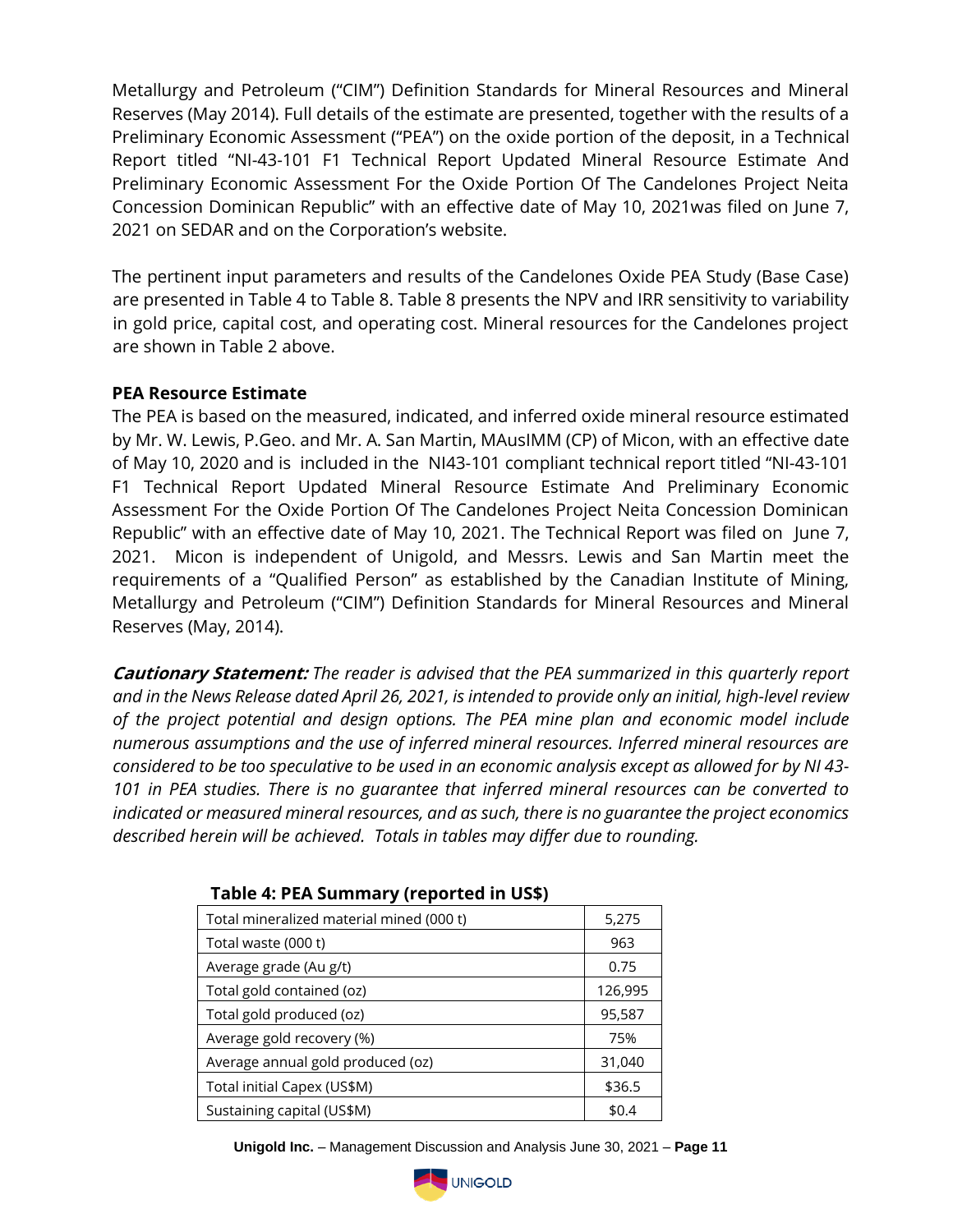| <b>Unit Operating Cost (per tonne)</b>            |         |
|---------------------------------------------------|---------|
| Mining (US\$/t)                                   | \$3.22  |
| Processing (US\$/t)                               | \$5.97  |
| General & administration (US\$/t)                 | \$1.93  |
| Refining, delivery, royalty (US\$/t)              | \$1.64  |
| Total operating cost per tonne processed (US\$/t) | \$12.76 |

### **Table 5: Capital Cost Summary (US\$ million)**

| <b>Capital Costs (US\$M)</b>  | <b>Pre-Production</b> | <b>Sustaining</b> | Total |
|-------------------------------|-----------------------|-------------------|-------|
| Mining                        | 1.84                  | 0.43              | 2.27  |
| <b>ADR Processing Plant</b>   | 11.84                 |                   | 11.84 |
| Infrastructure                | 12.86                 |                   | 12.86 |
| EPCM, Indirects, Owners Costs | 5.18                  |                   | 5.18  |
| <b>Subtotal</b>               | 31.72                 | 0.43              | 32.15 |
| Contingency                   | 4.76                  |                   | 4.76  |
| <b>Total Capital Costs</b>    | 36.48                 | 0.43              | 36.90 |
| Closure and Rehabilitation    |                       | 3.40              |       |

# **Table 6: Summary Economics at US\$1,650 gold per oz (US\$ million)**

| LOM Net Smelter Return Revenue (US\$M)                                | \$150  |
|-----------------------------------------------------------------------|--------|
| Total LOM Pre-Tax Cash Flow (US\$M)                                   | \$90   |
| Average Annual Pre-Tax Cash Flow (US\$M)                              | \$29   |
| LOM Income Taxes (US\$M)                                              | \$17   |
| Total LOM After-Tax Free Cash Flow after Capital Expenditures (US\$M) | \$34   |
| Average Annual After-Tax Free Cash Flow from Operations (US\$M)       | \$23   |
| Discount Rate (%)                                                     | 5%     |
| Pre-Tax 5% NPV (US\$M)                                                | \$41   |
| Pre-Tax IRR                                                           | 50.3%  |
| After-Tax 5% NPV (US\$M)                                              | \$26   |
| After-Tax IRR                                                         | 34.9 % |
| After-Tax Payback after start of production (Months)                  | 22     |

# **Table 7: All-In Sustaining Cost (US\$ million)**

| Mining Cost (US\$M)                                                                           | \$17.0 |
|-----------------------------------------------------------------------------------------------|--------|
| Processing Cost (US\$M)                                                                       | \$31.5 |
| General & Administrative (US\$M)                                                              | \$10.2 |
| Refining & Smelting (US\$M)                                                                   | \$0.8  |
| Royalties (US\$M)                                                                             | \$7.9  |
| <b>Adjusted Operating Costs</b>                                                               | \$67.3 |
| Sustaining (US\$M)                                                                            | \$0.4  |
| Closure cost (US\$M)                                                                          | \$3.4  |
| Total (US\$M)                                                                                 | \$71.2 |
| <b>All-in Sustaining Cost (US\$/oz)</b>                                                       | \$744  |
| All-in Sustaining Costs are presented as defined by the World Gold Council less Corporate G&A |        |

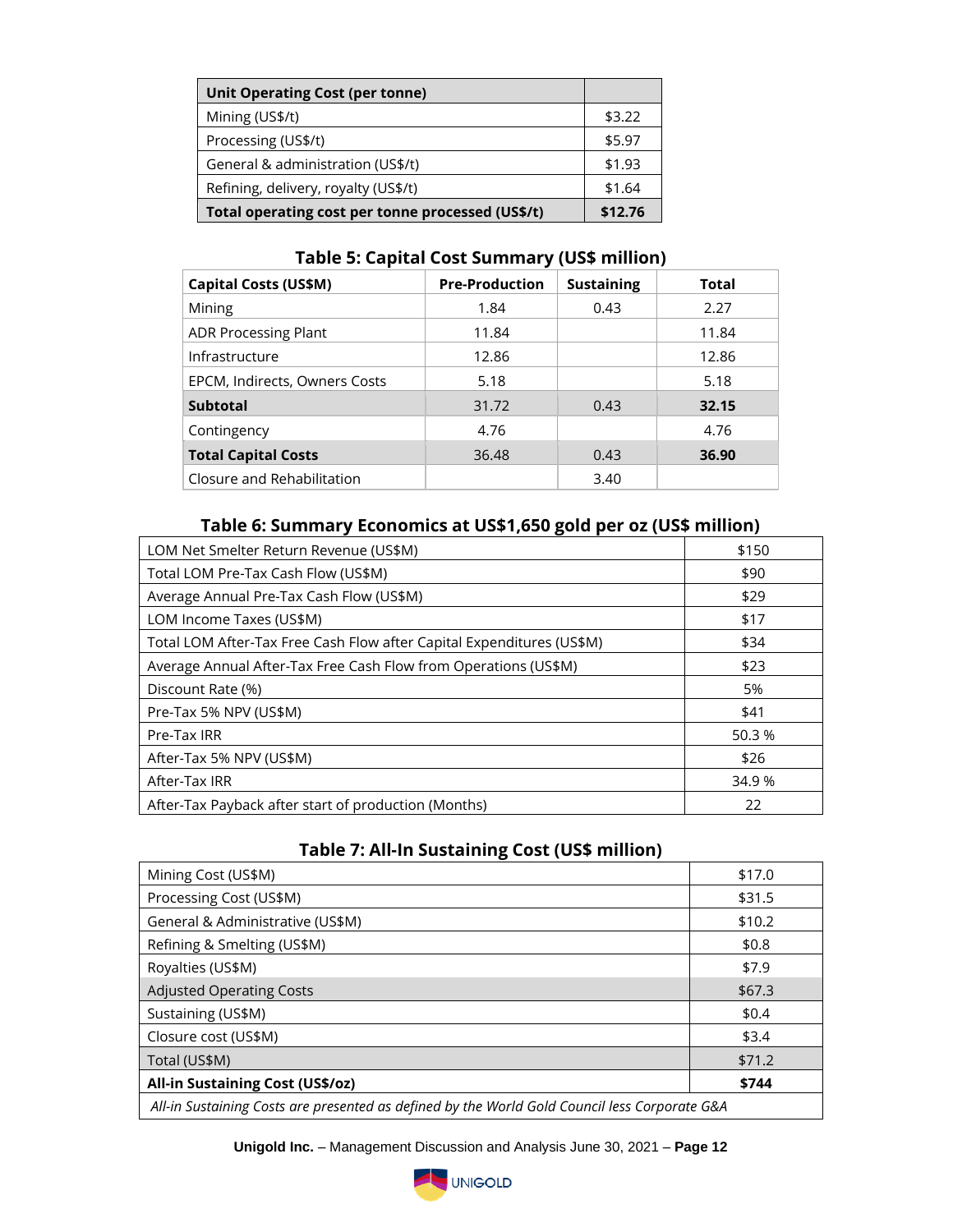|            |                                                                                                        | 75%      | 80%       | 85%    | 90%    | 95%    | 100%   | 105%   | 110%   | 115%   | 120%   | 125%   |
|------------|--------------------------------------------------------------------------------------------------------|----------|-----------|--------|--------|--------|--------|--------|--------|--------|--------|--------|
| Gold Price | NPV (US\$M)                                                                                            | $-5$ 0.1 | 5.2<br>\$ | \$10.5 | \$15.7 | \$21.0 | \$26.3 | \$31.6 | \$36.9 | \$42.2 | \$47.4 | \$52.7 |
|            | <b>IRR</b>                                                                                             | 4.9%     | 11.2%     | 17.4%  | 23.4%  | 29.2%  | 34.9%  | 40.5%  | 46.0%  | 51.4%  | 56.8%  | 62.0%  |
| Operating  | NPV (US\$M)                                                                                            | \$36.0   | \$34.1    | \$32.1 | \$30.2 | \$28.3 | \$26.3 | \$24.4 | \$22.4 | \$20.5 | \$18.5 | \$16.6 |
| Cost       | <b>IRR</b>                                                                                             | 45.3%    | 43.3%     | 41.2%  | 39.1%  | 37.0%  | 34.9%  | 32.8%  | 30.7%  | 28.5%  | 26.4%  | 24.2%  |
| Capital    | NPV (US\$M)                                                                                            | \$35.5   | \$33.7    | \$31.8 | \$30.0 | \$28.2 | \$26.3 | \$24.5 | \$22.6 | \$20.8 | \$18.9 | \$17.1 |
| Cost       | <b>IRR</b>                                                                                             | 55.0%    | 50.2%     | 45.9%  | 41.9%  | 38.3%  | 34.9%  | 31.8%  | 29.0%  | 26.3%  | 23.8%  | 21.4%  |
|            | - Base Case: US\$1,650 gold per oz; CAPEX US\$36.90 Million; Operating Cost US\$12.76/ tonne processed |          |           |        |        |        |        |        |        |        |        |        |

#### **Table 8: NPV & IRR Sensitivities (Base Case<sup>1</sup> in bold): 5% Discount Rate**

# **Mining**

The mineral resources used in the mine plan for this PEA outcrop on surface and are contained within a pit with a maximum depth of approximately 30 metres. The mine has an estimated production rate of 5,000 tonnes per day. Contract mining is assumed using a local, established construction contractor in the Dominican Republic. The material is free-dig at surface. No drilling or blasting is contemplated in this study. Approximately 27% of the production is estimated to be transition material.

# **Processing**

The PEA estimates that a total of 150,000 tonnes per month ("tpm") of material will be extracted and hauled approximately 3 km onto a Run-of-Mine Heap leach pad. Gold and silver will be recovered in an adsorption-desorption-recovery circuit and electrowinning cells, with gold room recovery and production of bullion bars. Silver credits are not included in the financial modelling. No tailings facility is required. Gold recovery estimates for oxide and transition mineralization are based on a column leach test work currently ongoing at Bureau Veritas Commodities Canada Ltd. metallurgical test laboratories, Vancouver, where preliminary results indicate 87% gold extraction in 30 days for -19 mm oxide mineralization and over 60% gold extraction in 43 days for -12.5 mm transition mineralization. This study uses an average 75% leach recovery with a 10-week leach cycle.

#### **Future Work**

The capital and operating cost estimates for the PEA were developed from first principles and are thought to be accurate to preliminary feasibility levels. The Corporation intends to complete final metallurgical testing on the oxides, then move directly to complete detailed engineering and a feasibility study. The Corporation would like to be in a position to be able to make a production decision in early 2022.

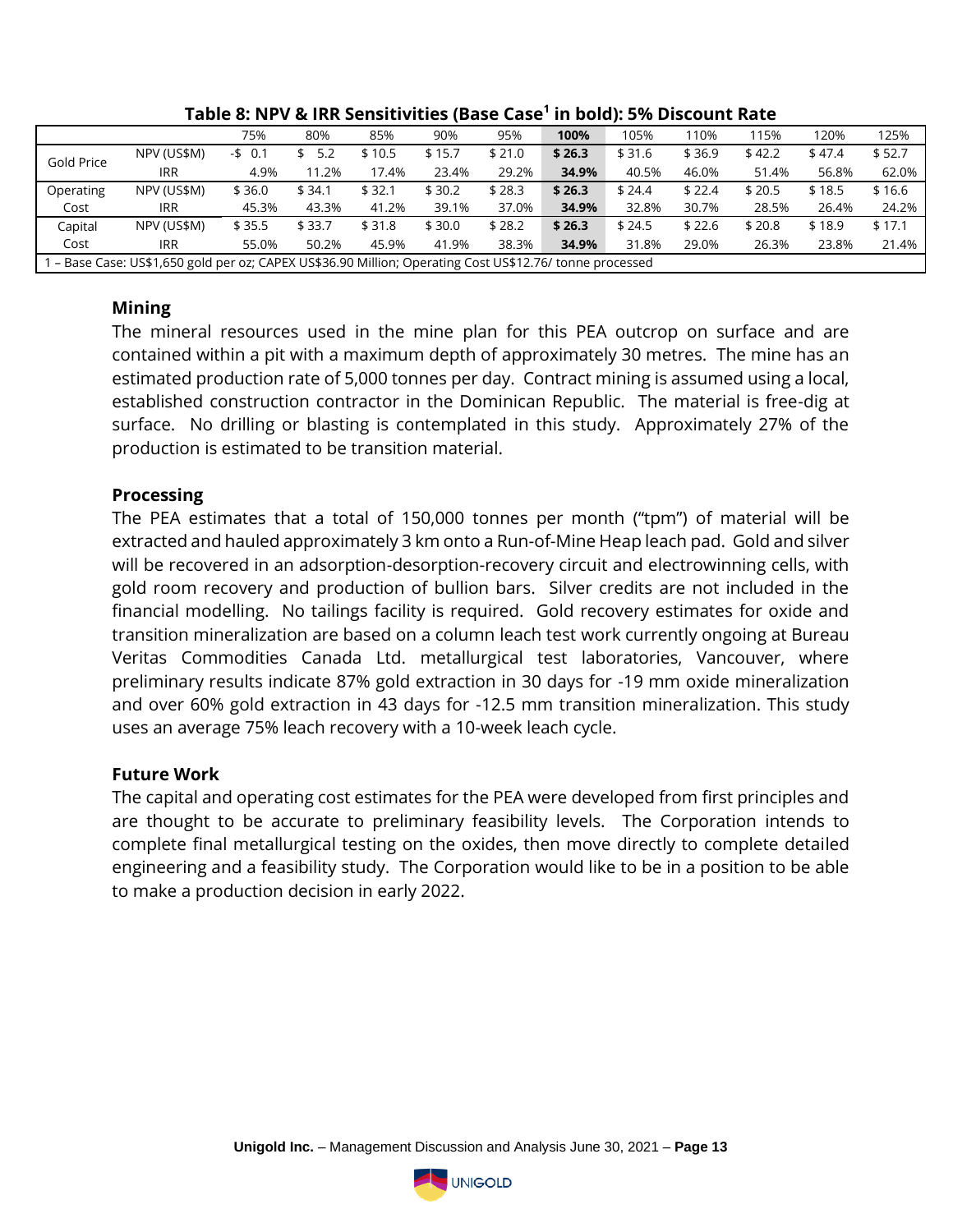# **Exploration Outlook**

The material categories of cumulative exploration and evaluation assets are summarized below:

|                                                                              | <b>Balance</b> | <b>Additions</b> | <b>Balance</b> |
|------------------------------------------------------------------------------|----------------|------------------|----------------|
|                                                                              | Dec 31, 2020   | in 2021          | June 30, 2021  |
| Geology/Field                                                                |                |                  |                |
| Drilling (including supplies and logistics expenses)                         | \$14,551,497   | \$592,756        | \$15,144,253   |
| Consulting (contract geologists<br>other<br>and<br>technical<br>specialists) | 7,357,991      | 963,704          | 8,321,695      |
| Wages and salaries                                                           | 5,519,677      | 371,423          | 5,891,100      |
| Camp and field expense (including geochemistry and<br>geophysics)            | 2,540,002      | 266,185          | 2,806,187      |
| Travel, domestic and international                                           | 1,633,695      | 2,983            | 1,636,678      |
| Community Social Responsibility (CSR)                                        | 169,079        | 125,059          | 294,138        |
| Environment                                                                  | 23,831         | 146,175          | 170,006        |
| <b>Technical studies/Analysis</b>                                            |                |                  |                |
| Laboratory analysis                                                          | 5,045,358      | 102,911          | 5,148,269      |
| <b>Financial/Administrative Support</b>                                      |                |                  |                |
| Taxes and duties                                                             | 571,060        | 220,263          | 791,323        |
| Other G&A, legal, insurance                                                  | 6,937,581      | 461,033          | 7,398,614      |
|                                                                              | \$44,349,771   | \$3,252,492      | \$47,602,263   |

#### Financial Performance

#### **FINANCIAL POSITION AND CORPORATE SPENDING**

#### **At June 30, 2021:**

- Unigold had \$1,060,968 (December 31, 2020 \$4,034,564) cash to settle accounts payables and accrued liabilities of \$747,823 (December 31, 2020 - \$107,324); and
- The Corporation had other currents assets of:
	- receivables of \$172,115 (December 31, 2020 \$174,811), which is principally recoverable HST of \$168,648 (December 31, 2020 – \$152,457); and
	- other financial assets and prepaid expenses of \$76,802 (December 31, 2020 \$289,823) which is mainly attributable to: \$33,405 prepaid investor relations service, \$4,892 for prepaid D&O, commercial, marine and medical insurance premiums, and \$23,291 for upfront SEDAR, TSXV, and OTC Exchange annual fees.

#### During the six months ended June 30, 2021:

• Expended \$3,252,492 (2020 \$1,093,759) on exploration at Neita – primarily on drilling costs, lab analysis, metallurgy consulting costs, camp and field expenses and ongoing security and technical services at site and consulting fees for programs being developed in the areas of corporate social responsibility, and environment studies; and

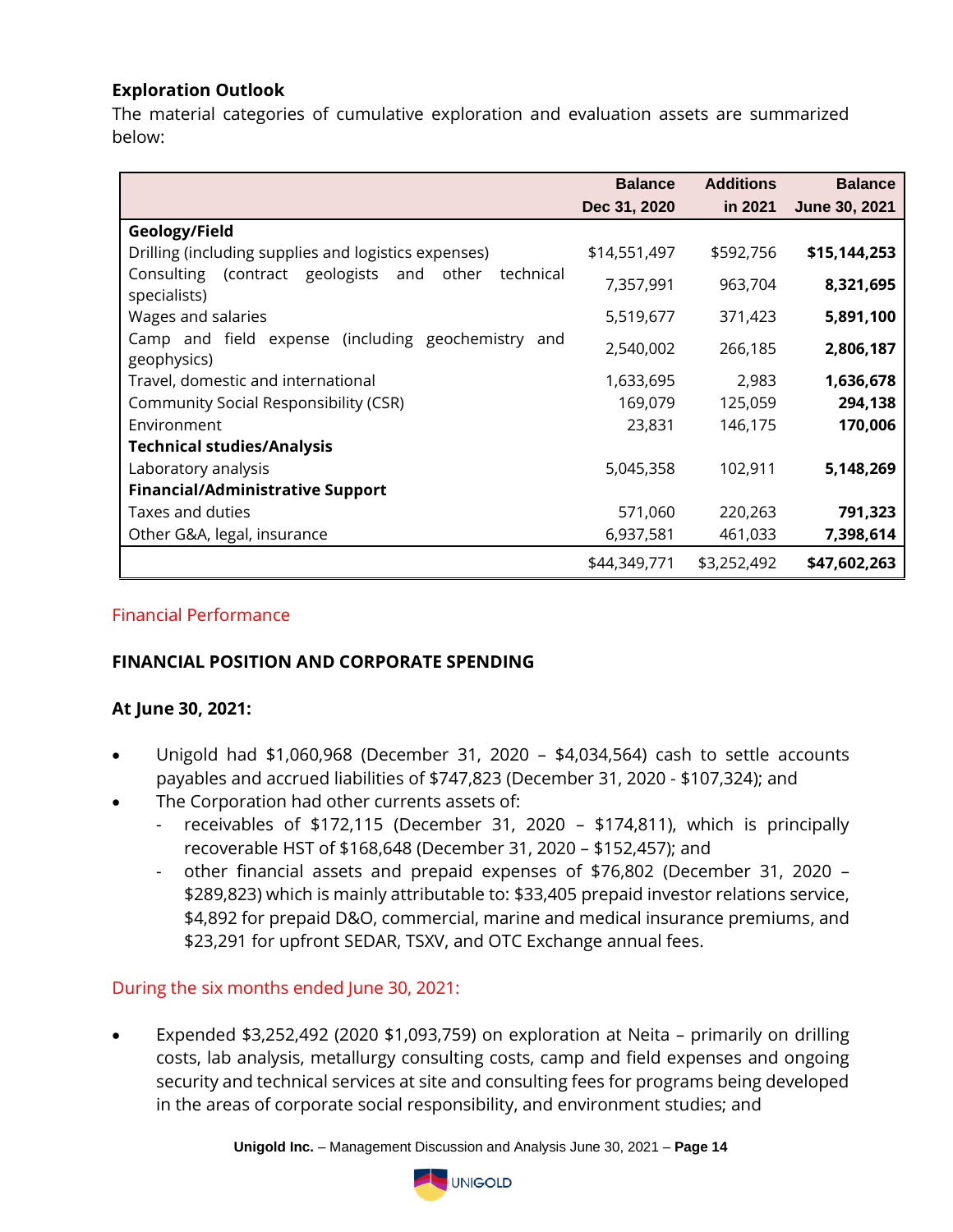• The Corporation recorded a net loss of \$4,324,242 (2020 \$1,574,751); included in this loss is \$196,634 (2020 - \$10,336) in share-based compensation expense for the six months ended June 30, 2021.

# **Selected Period Information**

The following table provides selected financial information and should be read in conjunction with the Corporation's Interim Financial Statements:

| At                                             | <b>June 30,</b>  | December 31,     |
|------------------------------------------------|------------------|------------------|
|                                                | 2021             | 2020             |
| Total assets                                   | \$2,342,507      | \$5,285,186      |
| <b>Total liabilities</b>                       | \$(747, 823)     | \$(107, 324)     |
| Accumulated deficit                            | \$(68, 779, 676) | \$(64, 982, 369) |
|                                                |                  |                  |
| Six months ended June 30,                      | 2021             | 2020             |
| Net loss for the period                        | \$(4,324,242)    | \$(1,574,751)    |
| Net loss per share                             | \$(0.03)         | \$(0.02)         |
| Weighted average shares issued and outstanding | 128,096,205      | 79,994,772       |

In 2020, with the onset of Covid-19, operations in the Dominican Republic were reduced to a minimum. Management used the time of hiatus for increased laboratory analysis, the expansion of metallurgical studies, and a revamping of our data room. Operations resumed in late August 2020 and have been carried out, continuously, to date. Protocols for safety in the workplace have been stringent for the camp, and last week the workers received their first COVID-19 vaccine. Foreign consultants have been engaged at the site however Canadian management is waiting for their second vaccination before returning to the project.

Net loss increased by \$2,725,173 from Q2/2020 compared to Q2/2021 resulting primarily from:

- Exploration expenditures increased by \$2,158,733 due to expanded activity in the areas of drilling, consulting, technical reports, camp and field expenses, CSR and environment study consulting, and taxes and duties owed for importing drill equipment and parts from Canada. Added labour and security for shifts conducted 24-7 also resulted in higher payroll, source deductions, and benefit costs at camp. Additionally, Mr. Tapia joined the Corporation's senior management team, in the Dominican Republic, on salary.
- Business development and travel expenses increased by \$214,110 for the continuing fees due to Clarkham Capital, and new contract fees for Torrey Hills Capital and Machai Capital i) for market awareness services in the UK and the US, increased digital media marketing and attendance fees at the Metals Investor and Precious Metals Summit Conferences;

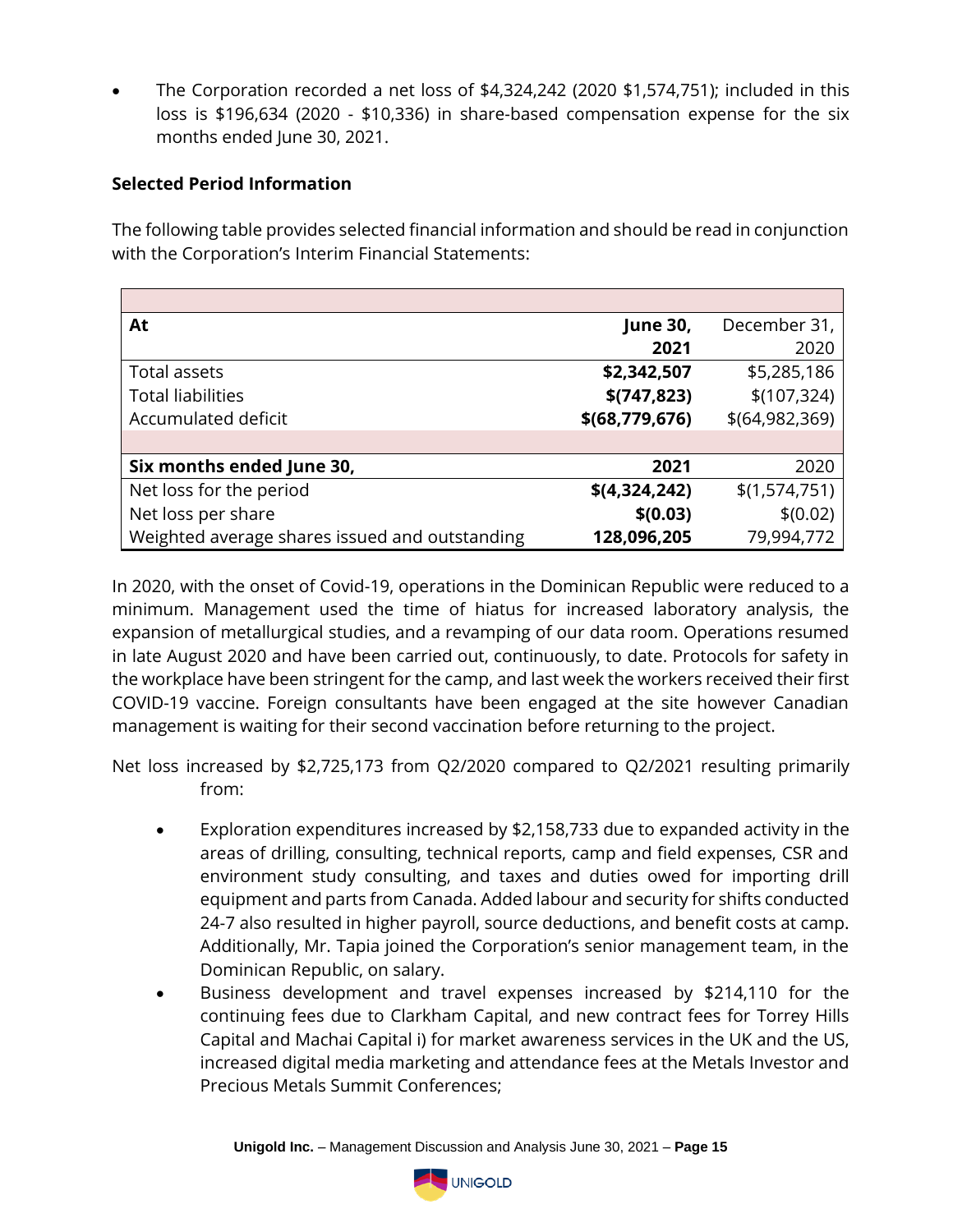- Management compensation was \$117,614 higher for the six months ended June 30, 2021 compared to the six months ended June 30, 2020 partly due to a performance bonus paid to the Corporation's COO;
- Share-based compensation expense increased from \$10,336 to \$196,634 due to the issuance of 1,000,000 stock options in February 2021, 200000 stock options granted in June 2021 to a new director, and an additional expense of \$66,983 for the amortized fair value of share-based compensation expense for options granted in 2020 that vested during the current period; and
- Amortization expense increased from \$16,656 to \$53,162, with the additions of drilling equipment and parts of \$600,000 in 2020, and the purchase of 2 trucks and a Corporation SUV to be used to provide transportation from the cities to the camp and field site.

# Quarterly Financial Information

The following table sets out selected financial information derived from the Corporation's consolidated financial statements for each of the eight most recently completed quarters:

| \$ thousands, except<br>per share amounts (1) | 2021           |         | 2020    |                          |                | 2019                     |          |                |
|-----------------------------------------------|----------------|---------|---------|--------------------------|----------------|--------------------------|----------|----------------|
|                                               | Q <sub>2</sub> | Q1      | Q4      | Q <sub>3</sub>           | Q <sub>2</sub> | Q <sub>1</sub>           | Q4       | Q <sub>3</sub> |
| Interest income                               | 1.0            | 2.5     | 9.8     |                          |                | $\overline{\phantom{0}}$ |          |                |
| Net loss                                      | (2,577)        | (1,751) | (1,646) | (1,878)                  | (462)          | (1, 113)                 | (1,476)  | (714)          |
| Net loss per share                            | (0.02)         | (0.01)  | (0.04)  | $\overline{\phantom{a}}$ |                |                          | (0.04)   | (0.01)         |
|                                               |                |         |         |                          |                |                          |          |                |
| E&E expenditures                              | (1, 926)       | (1,326) | (847)   | (632)                    | (250)          | (860)                    | (1, 111) | (227)          |

**(1)** Quarter net losses for 2020 has been restated to reflect the policy change from capitalizing exploration and evaluation expenditures to charging them to the statement of loss and comprehensive loss.

 $(2)$  Fluctuations in spending, from quarter to quarter, occur relative to the level of exploration activity and available funding.

# **4. Liquidity and Capital Resources**

The Corporation considers the capital that it manages to include share capital, reserve for warrants, reserve for share-based payments, and accumulated deficit, which at June 30, 2021 was \$1,591,353 (December 31, 2020 - \$5,175,031). The Corporation manages and makes adjustments to its capital structure based on the funds needed in order to support the acquisition, exploration and development of mineral properties. Management does this in light of changes in economic conditions and the risk characteristics of the underlying assets. There has been no change with respect to the overall capital risk management strategy during the six months ended June 30, 2021, and 2020.

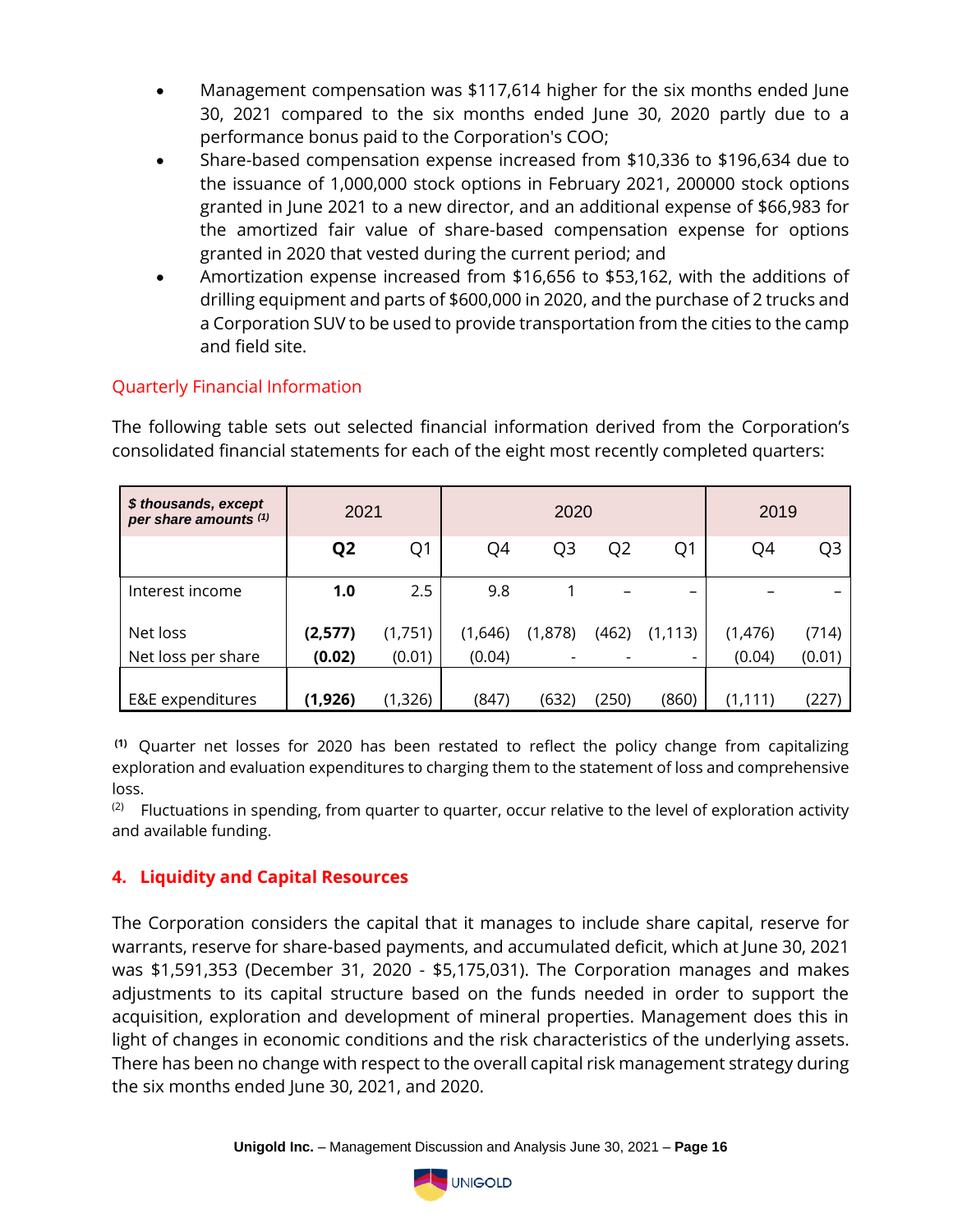As of June 30, 2021, the Corporation had a cash balance of \$1,060,968 (December 31, 2020 – \$4,034,564) and working capital of \$562,061 (December 31, 2020 – \$4,391,874).

Unigold has no producing properties and, consequently, has no current operating income or cash flow. Financing of the Corporation's activities to date has been primarily obtained from equity issuances. The continuing development of the Corporation's properties therefore depends on the Corporation's future ability to obtain additional financing through equity issuances, debt or sale of assets.

# **5. Key Management Compensation**

The following is the compensation recorded for Key Management, the aggregate of which was paid to individuals, personal management corporations, and corporate services providers during the six months ended June 30, 2021 and 2020:

|                          | Three months ended<br>June 30, |           | Six months ended<br>June 30, |           |
|--------------------------|--------------------------------|-----------|------------------------------|-----------|
|                          | 2021<br>2020                   |           | 2021                         | 2020      |
| Management fees (1)(2)   | \$328,000                      | \$66,689  | \$456,000                    | \$149,997 |
| Directors' fees (3)      | 31,667                         | 35,000    | 56,667                       | 70,000    |
| Share-based compensation | 41,770                         |           |                              | 10,336    |
|                          | \$401,437                      | \$101,689 | \$512,667                    | \$230,333 |

(1) Includes the wages for and fees charged by the CEO, CFO, COO and Corporate Secretary;

(2) This figure does not include amounts paid to the COO's and CEO's compensation which were re-classified to exploration expenditures for the six months ended June 30, 2020; and

(3) Director's fees are lower in 2021 as two former directors did not stand for re-election at the 2020 Annual General Meeting held October 27, 2020.

#### **6. Related Party Transactions**

The Corporation's related parties as defined by IAS 24, *Related Party Disclosures*, include the Corporation's subsidiaries, the Board of Directors, close family members and enterprises that are controlled by these individuals and key management, as well as certain persons performing similar functions.

During the six months ended June 30, 2021 and 2020, the Corporation entered into the following transactions with a related party:

|                                                                                           | Three months ended June 30, |           | Six months ended June 30, |           |  |
|-------------------------------------------------------------------------------------------|-----------------------------|-----------|---------------------------|-----------|--|
|                                                                                           | 2021                        | 2020      | 2021                      | 2020      |  |
| Compensation paid to a<br>company controlled by a key<br>management person <sup>(1)</sup> | \$16,319                    | \$177,500 | \$16,319                  | \$259,000 |  |

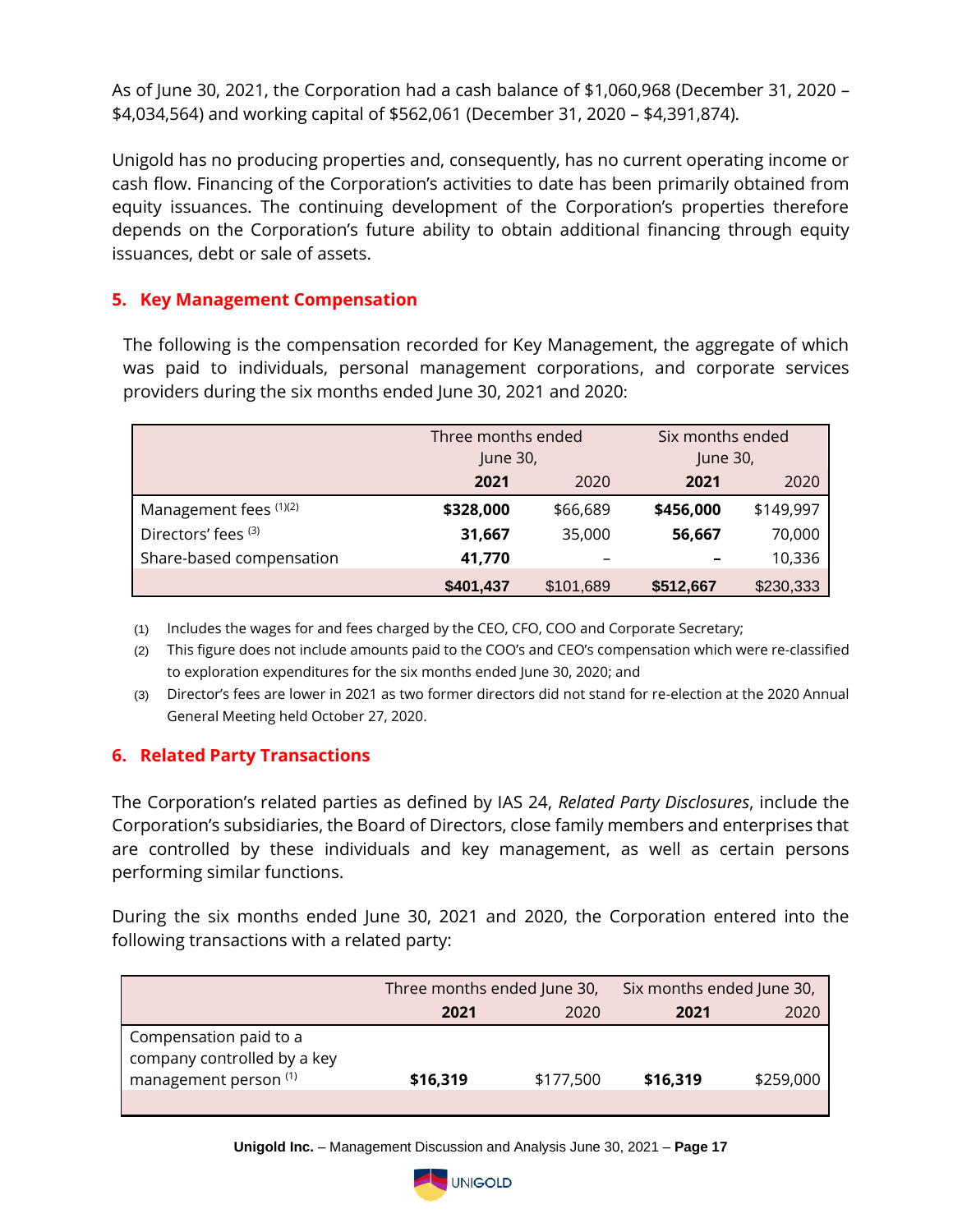(1) A total of \$16,319 (2020 - \$259,000) was paid to a corporation ("Hanson") controlled by the Chief Operating Officer ("COO") for technical services provided by the employees of Hanson. Effective August 1, 2020, the COO became a full-time employee of the Corporation, and 100% of the fees paid to the COO, either directly or through Hanson have been charged to exploration expenditures.

These transactions were in the normal course of operations.

# **7. Commitments, Contingencies and Contractual Obligations**

The Corporation's exploration activities are subject to various federal, provincial and international laws and regulations governing the protection of the environment. These laws and regulations are continually changing and generally becoming more restrictive. The Corporation conducts its operations so as to protect public health and the environment and believes its operations are materially in compliance with all applicable laws and regulations. The Corporation plans to make expenditures, in the future, to comply with such laws and regulations, as applicable.

#### **Contractual Obligations**

| Year               | <b>Total</b> | 2021      | 2022                     | 2023 | 2024 | 2025  |
|--------------------|--------------|-----------|--------------------------|------|------|-------|
| Office lease       | \$4,000      | \$4,000   | $$-$                     | $$-$ | $$-$ | $$ -$ |
| Corporate services | 84,000       | 84,000    |                          |      |      |       |
| Management fees    | 565,004      | 565,004   |                          |      |      |       |
| Technical services |              |           |                          |      |      |       |
| – break fee        | 200,000      | 200,000   | $\overline{\phantom{m}}$ | -    |      |       |
|                    | \$853,004    | \$853,004 | \$–                      | \$–  | $$-$ | $$-$  |

Typically, the Corporation enters into agreements with time periods no longer than 12 months. Currently, the minimum contractual payments over the next five years are as follows:

See Annual Financial Statements - note 13 - *Commitments and Contingencies*.

The Corporation has contracted Longford Exploration Services Ltd. ("Longford") to provide professional geological services in the Dominican Republic. The contract with Longford terminates on January 31, 2022, and can be extended for a further six months by mutual agreement. The Corporation may terminate the contract in advance by paying \$200,000 and covering demobilization costs for Longford staff in the Dominican Republic.

#### **2015 Private Placement**

In connection with the 2015 private placement, an investment agreement was signed which gives Osisko Gold Royalties Ltd. ("Osisko") an option to purchase a 2% net smelter return ("NSR") royalty on Unigold's Neita property for a consideration of \$2,000,000, exercisable 90 days following the delivery of a feasibility study. Once exercised, Unigold will have the right to

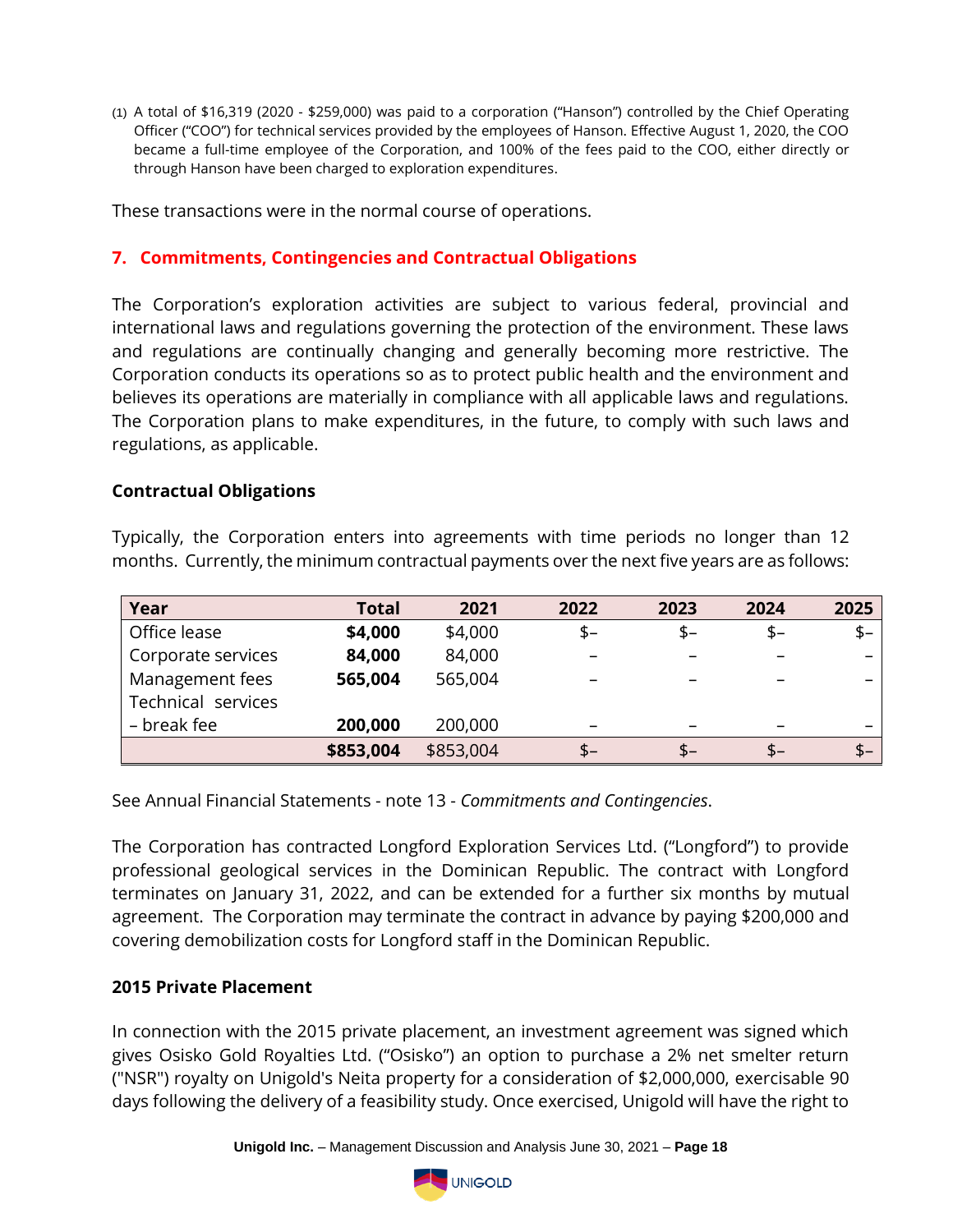repurchase a 1% NSR (being 50% of the 2% NSR held by Osisko) for \$1,000,000 until 90 days following the achievement of commercial production.

#### **Employment and Corporate Services Contracts**

- (a) The Corporation is a party to certain corporate and technical employment contracts. If the employees are terminated for 'other than cause' or 'change of control', then the employees shall be entitled to severance payments equal to 12 months' compensation.
- (b) Directors' fees are set at \$20,000 per annum, per director. The Chair of the Audit Committee receives an additional \$20,000 per annum, for serving in that role.
- (c) The Dominican Republic has laws requiring severance payments if those employees are terminated. At June 30 , 2021, the liability is approximately CAD \$192,350. This

figure changes subject to fluctuating foreign exchange rates and the number of employees hired. As the likelihood of the terminations taking place is not determinable, the contingent payments have not been recorded in the Annual Financial Statements.

(d) Grove has been retained to provide corporate services to Unigold for \$7,000 monthly. This arrangement is renewable annually and termination by the Corporation requires 90 days' written notice.

### **8. Trend Information**

There are no major trends that are anticipated to have a material effect on the Corporation's financial condition and results of operations in the near future.

#### **9. Off-Balance Sheet Arrangements**

The Corporation has no off-balance sheet arrangements, no capital lease agreements, and no long-term debt obligations.

#### **10. Proposed Transactions**

There are no proposed transactions that will materially affect the performance of the Corporation. However, as is typical of the gold exploration sector, Unigold's Management is continually reviewing potential property acquisition, investment, and joint venture transactions and opportunities.

#### **11. Significant Accounting Judgments and Estimates**

The Corporation prepares its Annual Financial Statements in accordance with IFRS. The most significant accounting estimates are the policy of capitalizing exploration costs on its properties and the valuation of such properties, and the share-based compensation calculation.

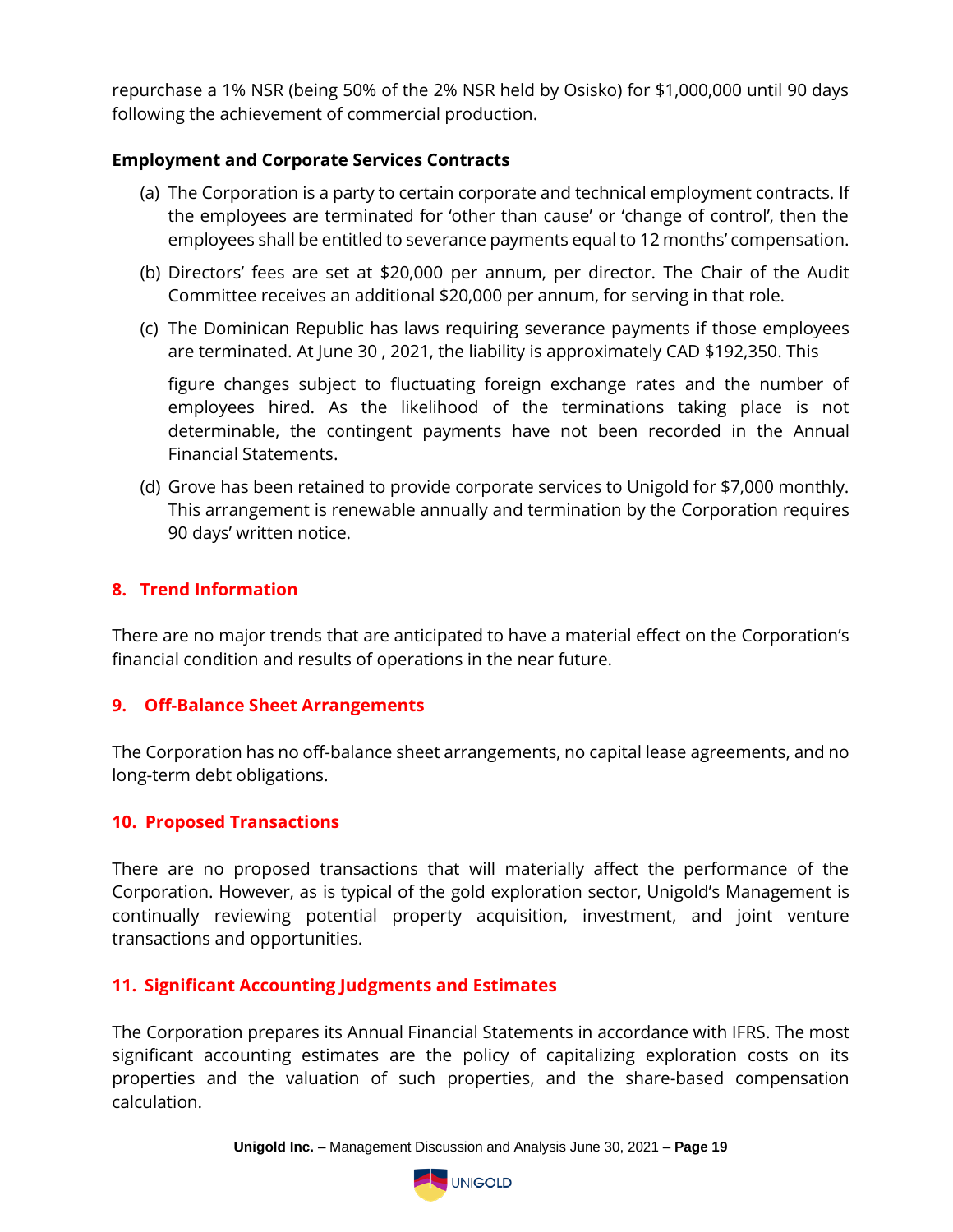The Corporation reviews its portfolio of exploration properties on an annual basis to determine whether a write-down of the capitalized cost of any property is required. The recoverability of the amounts shown for exploration properties and deferred exploration and evaluation assets is dependent on the existence of economically recoverable reserves, and the ability to obtain financing to complete the development of such reserves.

The Corporation uses the Black-Scholes model to determine the fair value of options and warrants. The main factor affecting the estimates of share-based compensation is the share price volatility used. The Corporation uses the historical price data and comparables in the estimate of future volatilities.

See Interim Financial Statements – note 4 - *Significant Accounting Judgements and Estimates.*

# **12. Risks and Uncertainties**

At the present time, Unigold does not hold any interest in a mining property in production. The Corporation's viability and potential successes lie in its ability to develop, exploit and generate revenue out of mineral deposits. Revenues, profitability and cash flow from any future mining operations involving the Corporation will be influenced by precious and/or base metal prices and by the relationship of such prices to production costs. Such prices have fluctuated widely and are affected by numerous factors beyond the Corporation's control.

# **Permitting and Licencing**

On May 22, 2018, Unigold announced that the Ministry of Energy and Mines of the Dominican Republic had granted the Corporation the Neita Fase II Exploration Concession. The Concession is valid for a three-year period after which there is a possibility of two additional one-year extensions. On November 2, 2018, Unigold announced that the environmental permit (the "Environmental Permit") for exploration on Neita had been approved by the Ministry of the Environment of the Dominican Republic. The Environmental Permit was valid for a two-year period. An application for an extension of the Environmental Permit was made to the Ministry of the Environment in Q2/2020. In mid-October 2020, the Environmental permit was extended for 60 days pending the review of the renewal application. In early November 2020, the permit was extended to May 21, 2021 to coincide with the anniversary of the Nieta Fase II exploration license. Unigold applied for the first one-year extension of the exploration concession and on March 12, 2021, the extension was granted until May 2022. On April 16, 2021, the Corporation requested an extension of the Environmental Permit until May 2022 to coincide with the new anniversary date for the Exploration Concession and in early June 2021 the extension until May 2022 was granted. While Unigold believes that it is in compliance with applicable legislation and is up-to-date with required regulatory filings, there can be no certainty that permits will be issued in a timely manner.

Unigold's exploration properties are subject to ongoing renewal and application processes. Should renewals and applications not be granted, then the carrying value of the exploration and evaluation assets may be impaired.

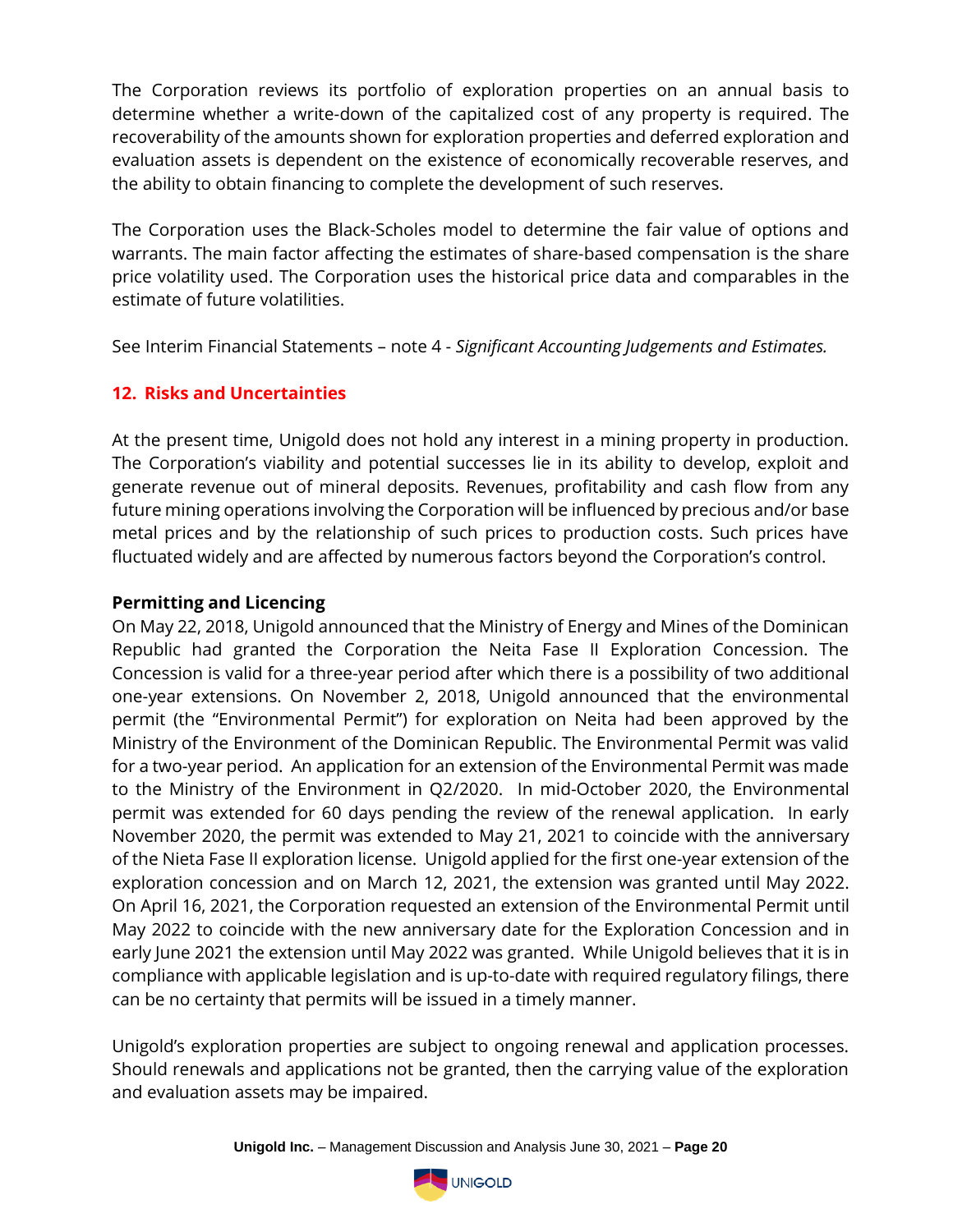#### **Novel Coronavirus ("COVID-19")**

In March 2020, the World Health Organization declared a global pandemic related to COVID 19. Its impact on world economies has been far-reaching and business around the world is being forced to cease or limit operations for long or indefinite periods of time. Measures taken to contain the spread of the virus, including travel bans, quarantines, social distancing, appropriate use of personal protection equipment ("PPE"), and closures of non-essential services have triggered significant disruptions to business worldwide, resulting in and economic slowdown.

Global stock markets have also experienced high volatility and significant movement. Governments and central banks have responded with monetary and fiscal interventions to stabilize economic conditions. There is significant uncertainty surrounding COVID 19 and the extent and impact that it may have on our financial position and results, exploration activities, workers, partners, consultants, suppliers and on global financial markets is indeterminable at this time.

#### **Nature of Mineral Exploration and Development Projects**

Mineral exploration is highly speculative in nature, involves many risks and frequently is nonproductive. There is no assurance that exploration efforts will be successful. The exploration and development of mineral deposits involves significant financial and other risks over an extended period of time, which even a combination of careful evaluation, experience, and knowledge may not eliminate. Few mining properties that are explored are ultimately developed into producing mines. Major expenses are required to establish reserves by drilling and to construct mining and processing facilities. Large amounts of capital are frequently required to purchase necessary equipment. It is impossible to ensure that the current or proposed exploration programs on properties in which the Corporation has an interest will result in profitable commercial mining operations.

Success in establishing mineral reserves through exploration is the result of a number of factors, including the quality of management, the Corporation's level of geological and technical expertise, the quality of land available for exploration and other factors. Once mineralization is discovered, it may take several years in the initial phases of drilling until production is possible, during which time the economic feasibility of production may change. Substantial expenditures are required to establish proven and probable reserves through drilling, to determine the optimal metallurgical process to extract the metals from the ore and, in the case of new properties, to construct mining and processing facilities. Whether a deposit will be commercially viable depends on a number of factors, including the particular attributes of the deposit, such as its size and grade, costs and efficiencies of the recovery methods that can be employed, proximity to infrastructure, financing costs and governmental regulations, including regulations relating to prices, taxes, royalties, infrastructure, land use, importing and exporting of gold or silver, and environmental protection.

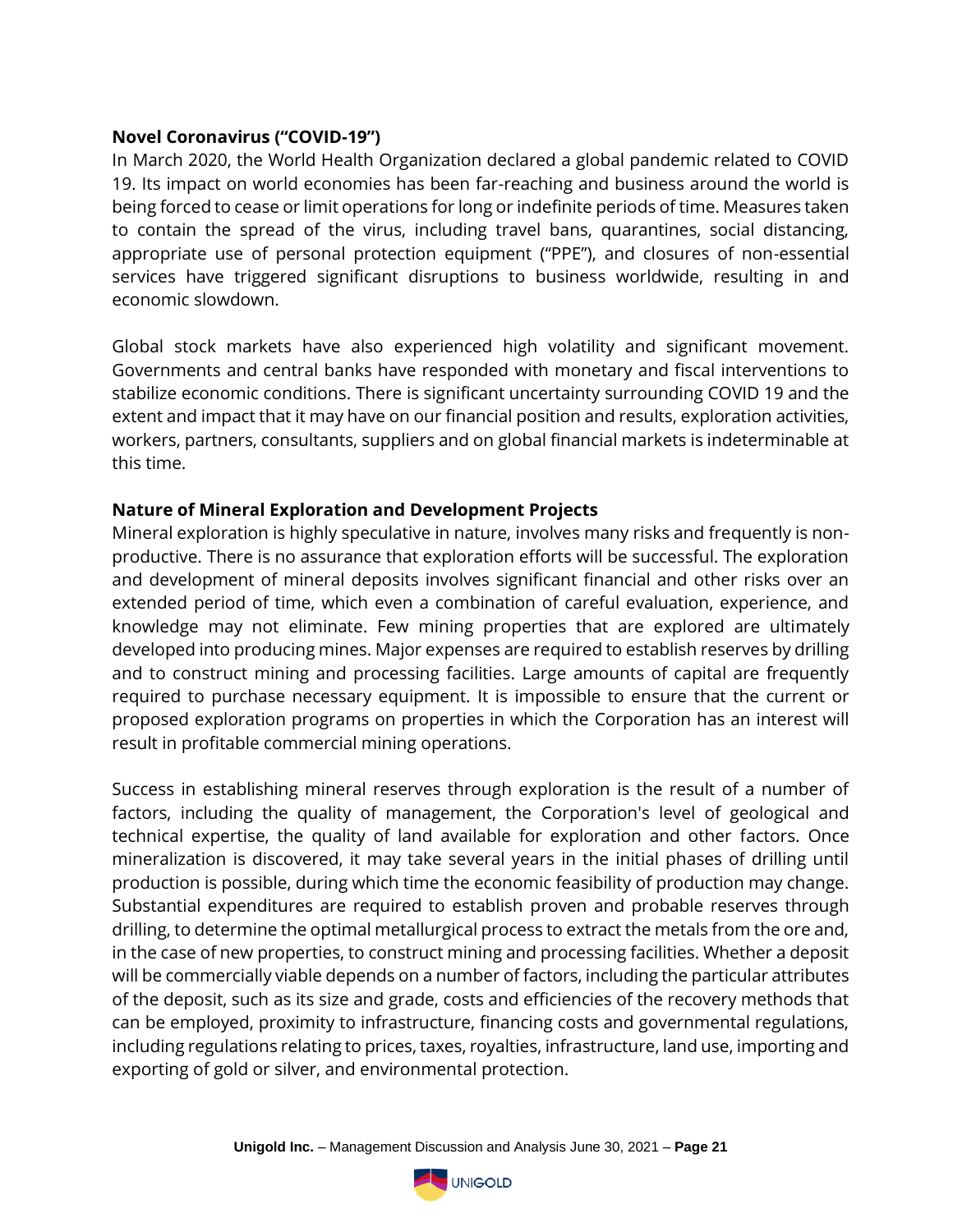The effect of these factors cannot be accurately predicted, but the combination of these factors may result in the Corporation not receiving an adequate return on its invested capital. Because of these uncertainties, no assurance can be given that exploration programmes will result in the establishment or expansion of resources or reserves.

### **The Corporation's Properties Are Subject to Title Risks**

The Corporation has taken all reasonable steps to ensure that it has proper title to its properties. However, the Corporation cannot provide any guarantees that there are no prior unregistered agreements, claims or defects that may result in the Corporation's title to its properties being challenged. A successful challenge to the precise area and location of these claims could result in the Corporation being unable to operate on its properties as anticipated or being unable to enforce its rights with respect to its properties, which could have a material and adverse effect on the Corporation's future cash flows, earnings, results of operations and financial condition.

# **The Corporation and Its Projects Are Subject to Risks of Operating in Foreign Countries**

The Corporation's projects are subject to the risks of operating in foreign countries. The Corporation's foreign operations and investments and its ability to carry on its business in the normal course may be adversely affected by political and economic considerations such as civil unrest, war (including in neighbouring states), terrorist actions, labour disputes, corruption, sovereign risk, political instability, the failure of foreign parties, courts or governments to honour or enforce contractual relations, changing government regulations with respect to mining (including environmental requirements, taxation, land tenure, foreign investments, income repatriation and capital recovery), fluctuations in currency exchange and inflation rates, import and export restrictions, challenges to the Corporation's title to properties or mineral rights, problems renewing concessions and permits, opposition to mining from environmental or other non-governmental organizations, increased financing costs, instability due to economic under-development, inadequate infrastructure, and the expropriation of property interests. In addition, the enforcement by Unigold of its legal rights to exploit its properties or to utilize its permits and concessions may not be recognized by the court systems in the Dominican Republic. The occurrence of one or more of these risks could have a material and adverse effect on the viability and financial performance of its foreign operations, which could have a material and adverse effect on the Corporation's future cash flows, earnings, results of operations and financial condition. Any of these events could also result in conditions that delay or prevent the Corporation from exploring or developing its properties even if economic quantities of minerals are found.

# **Financing Risk**

To fund future investments in its mineral properties the Corporation requires capital. Dependent on exploration success results, the Corporation may not have sufficient working capital and may have to access the capital markets. Subject to economic conditions at the time, there can be no assurance the Corporation would be able to raise additional debt or equity financing on acceptable terms. If the Corporation cannot finance its future projects, it could have a material and adverse effect on the Corporation's future cash flows, earnings, results of operations and financial condition.

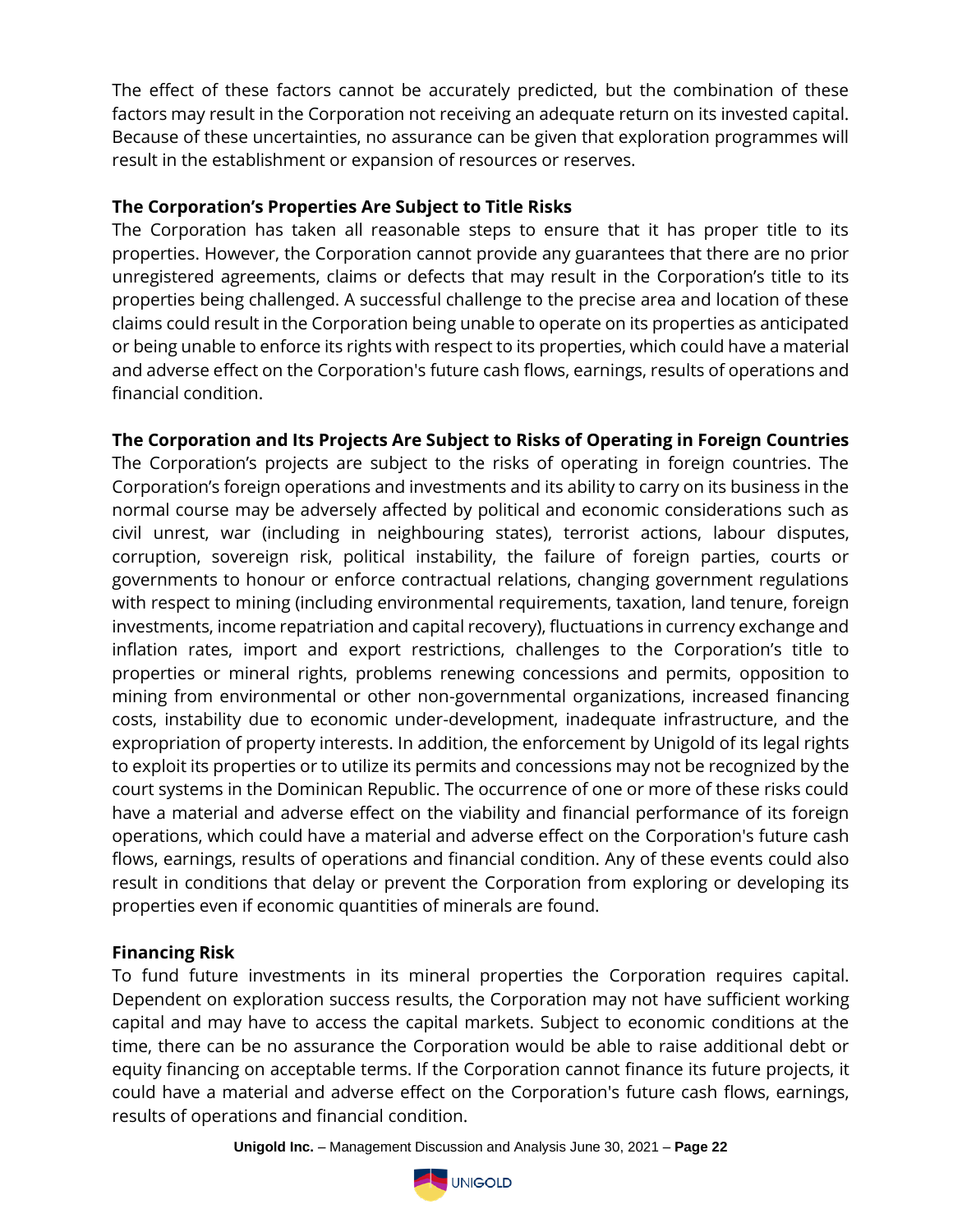#### **14. Environmental Matters**

In the risks section above, reference was made to several risks impacting on environment matters. Unigold believes that it is in compliance with all environmental regulations in the Dominican Republic and has made no provision for environmental remediation costs as such costs are believed to be immaterial. Environmental remediation of exploration sites is an ongoing and continuous activity.

#### **15. CSR, Safety and Health**

The Corporation engages in and adheres to the principles of sound Corporate Social Responsibility with the local communities and people where it operates. While the Corporation recognizes that the funds to achieve these goals are derived from shareholders investment in the Corporation, it also believes that those same shareholders recognize that pragmatic and cost-effective CSR activity benefits all stakeholders and enables ongoing field activity with the support of local leaders, government, landowners and the community in general.

There were no lost time accidents during the period. There were no reportable environmental compliance events during the period.

#### **16. Accounting Policies – Changes and Issuances**

#### **(a) Change in Accounting Policy for Exploration and Evaluation Expenditures**

In order to enhance the relevance to the decision-making needs of users and improve comparability with its peers, the Corporation has voluntarily changed its accounting policy with respect to exploration properties and deferred exploration expenditures, consistent with the guidance provided in IFRS 6 – Exploration for and Evaluation of Mineral Resources and IAS 8 – Accounting Policies, Changes in Accounting Estimates and Errors. The new accounting policy was adopted on December 31, 2020 ("Policy Change Date"). In prior periods the Corporation's policy was to defer exploration expenditures until such time as the properties were put into commercial production, sold or become impaired. The Corporation elected to change this accounting policy to expense exploration expenditures as incurred, effective on the Policy Change Date. This policy change resulted in recording a write-down of the carrying value of the historic exploration and evaluation assets of \$41,760,970.

The full accounting policy is as follows:

The Corporation expenses exploration and evaluation expenditures as incurred. Expenses charged to Exploration properties include acquisition costs of mineral property rights, property option payments and certain exploration and evaluation activities. See Interim Financial Statements - note 4c *– Change in Accounting Policies for Exploration and Evaluation Expenditures.* 

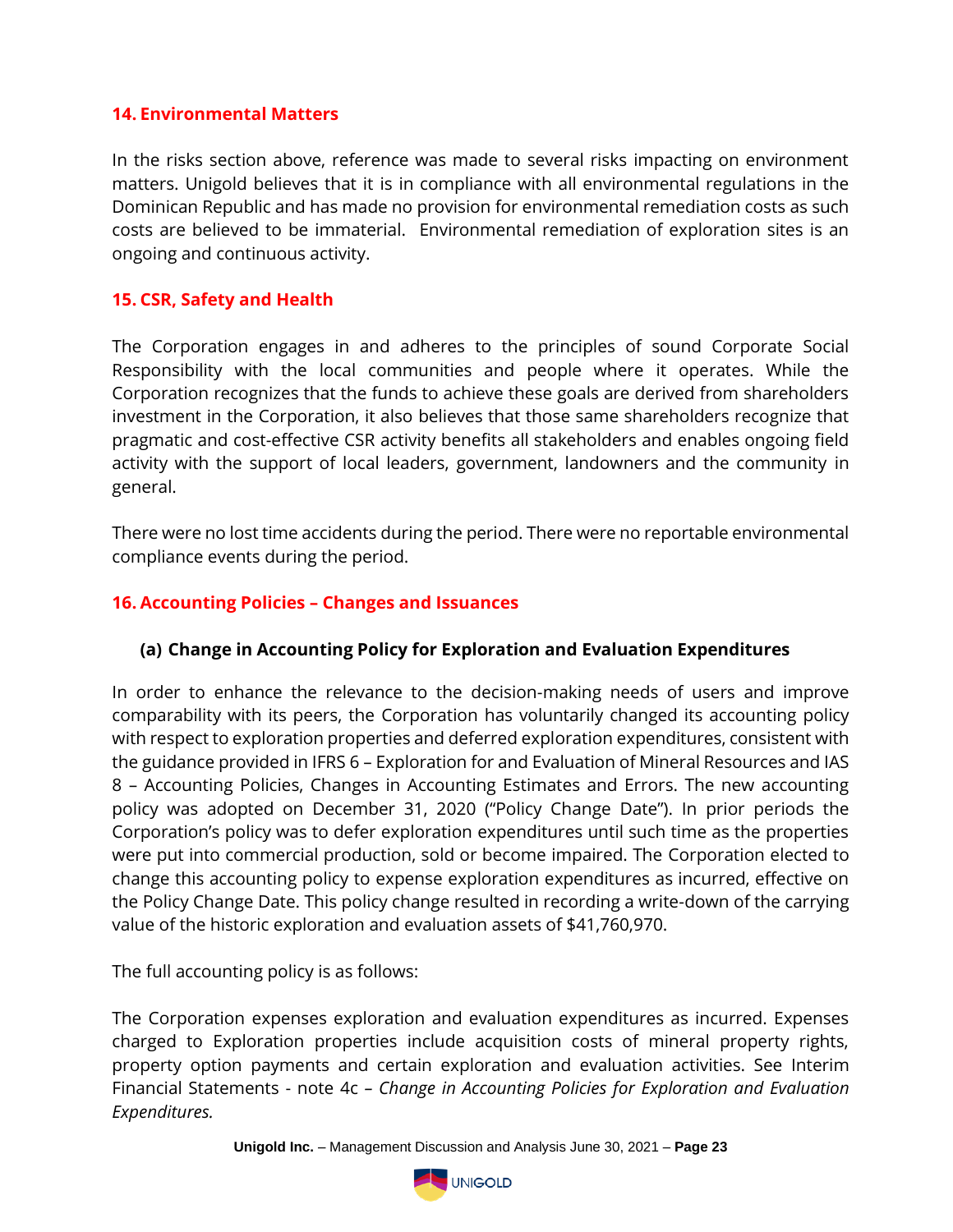Once a project has been established as commercially viable, technically feasible and the decision to proceed with development has been approved by the Board of Directors, related development expenditures are capitalized. This includes costs incurred in preparing the site for mining operations. Capitalization ceases when the mine is capable of commercial production.

# **(b) Accounting standards and interpretations issued**

Certain pronouncements were issued by the IASB or the IFRIC that are mandatory for accounting periods on or after January 1, 2021, or later periods. Many are not applicable or do not have a significant impact to the Corporation and have been excluded.

See Interim Financial Statements – note 4 – *Summary of Significant Accounting Policies*

### **17. Financial Instruments and Capital Management**

#### **Fair Value**

IFRS requires that the Corporation disclose information about the fair value of its financial assets and liabilities. The carrying amounts for cash and cash equivalents, sundry receivables, accounts payable and accrued liabilities on the Statements of Financial Position approximate fair value because of the limited term of these instruments. Fair value estimates are made at the statement of financial position date based on relevant market information and information about the financial instrument. These estimates are subjective in nature and involve uncertainties in significant matters of judgment and therefore cannot be determined with precision. Changes in assumptions could significantly affect these estimates.

#### **Credit Risk**

Credit risk is the risk of loss associated with a counterparty's inability to fulfill its payment obligations. The Corporation's credit risk is primarily attributable to cash, other receivables, other financial assets and other investments. Cash is held with reputable Canadian financial institutions, from which management believes the risk of loss to be minimal. Financial instruments included in other receivables consist of harmonized sales tax due from the Federal Government of Canada.

#### **Liquidity Risk**

The Corporation has in place a planning and budgeting process to help determine the funds required to support the Corporation's normal operating requirements on an ongoing basis and its capital, administrative, and exploration and evaluation expenditures. The Corporation ensures that there are sufficient funds to meet its short-term requirements, taking into account its anticipated cash flows from operations and its holdings of cash and cash equivalents.

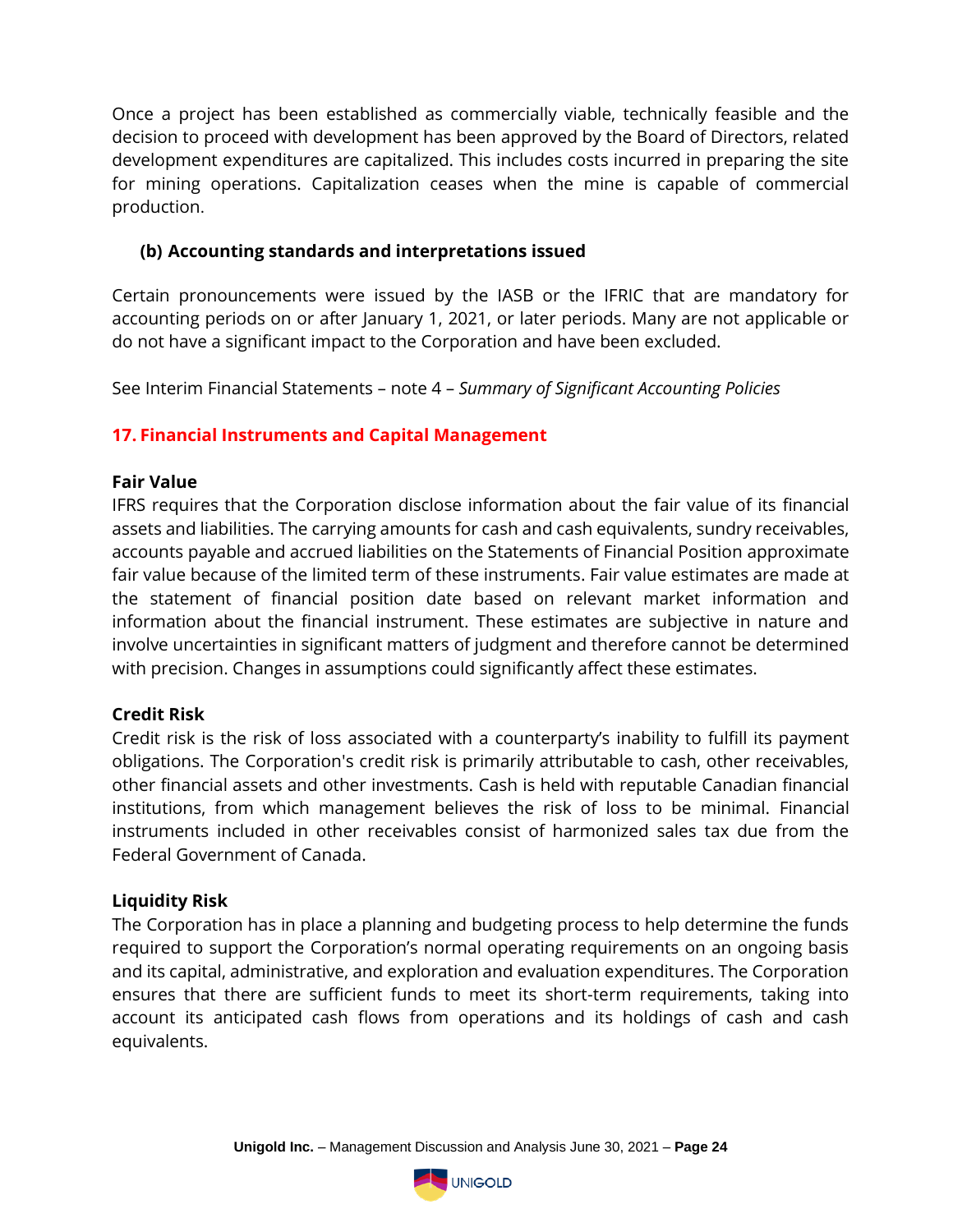As at June 30, 2021, the Corporation has working capital of \$562,062 (December 31, 2020 – \$4,391,874). This is comprised of \$1,060,968 cash and cash equivalents (December 31, 2020 – \$4,034,564) to settle current accounts payable and accrued liabilities of \$747,824 (December 31, 2020 – \$107,324). The Corporation's other current assets consist of other receivables of \$172,115 (December 31, 2020 – \$174,811) and other financial assets and prepaid expenses of \$76,802 (December 31, 2020 – \$289,823).

At June 30, 2021, Management believes the Corporation has sufficient funding to meet the ongoing corporate costs of the Corporation, but depending on exploration results, the Corporation may need to seek additional funding to advance the Neita project.

See Interim Financial Statements – note 2 – *Going Concern*.

# **Market Risk**

At the present time, the Corporation does not hold any interest in a mining property that is in production. The Corporation's viability and potential success depends on its ability to develop, exploit, and generate revenue from the development of mineral deposits. Revenue, cash flow, and profits from any future mining operations in which the Corporation is involved will be influenced by precious and/or base metal prices and by the relationship of such prices to production costs. Such prices can fluctuate widely and are affected by numerous factors beyond the Corporation's control.

# **Foreign Exchange Risk**

The Corporation's financings are in Canadian dollars. Certain of the Corporation's subsidiary Unigold Dominicana, S.R.L.'s activities are incurred in U.S. dollars (USD) and Dominican Pesos (DOP) and are therefore subject to gains or losses due to fluctuations in foreign currency exchange rates. The Corporation is therefore subject to foreign exchange risk. As at June 30, 2021, the Corporation had foreign cash balances in the Canadian equivalent of \$112,924 (December 31, 2020 – \$308,579) and trade payables of \$297,573 (December 31, 2020 – \$30,097). Sensitivity to a plus or minus 5% change in the foreign exchange rate would have resulted in a decrease in the net assets of the Corporation in the amount of \$5,095 at June 30, 2021 (December 31, 2020 – \$13,924). The Corporation does not undertake currency hedging activities to mitigate its foreign currency risk.

# **Interest Rate Risk**

The Corporation's current policy is to invest excess cash in investment-grade short-term deposit certificates issued by its financial institutions. The Corporation periodically monitors the investments it makes and is satisfied with the creditworthiness of its financial institutions. As of June 30, 2021, interest rate risk is minimal since the Corporation has no interest-bearing debt instruments.

# **Commodity Price Risk**

The ability of the Corporation to develop its properties and the future profitability of the Corporation is directly related to the market price of certain minerals.

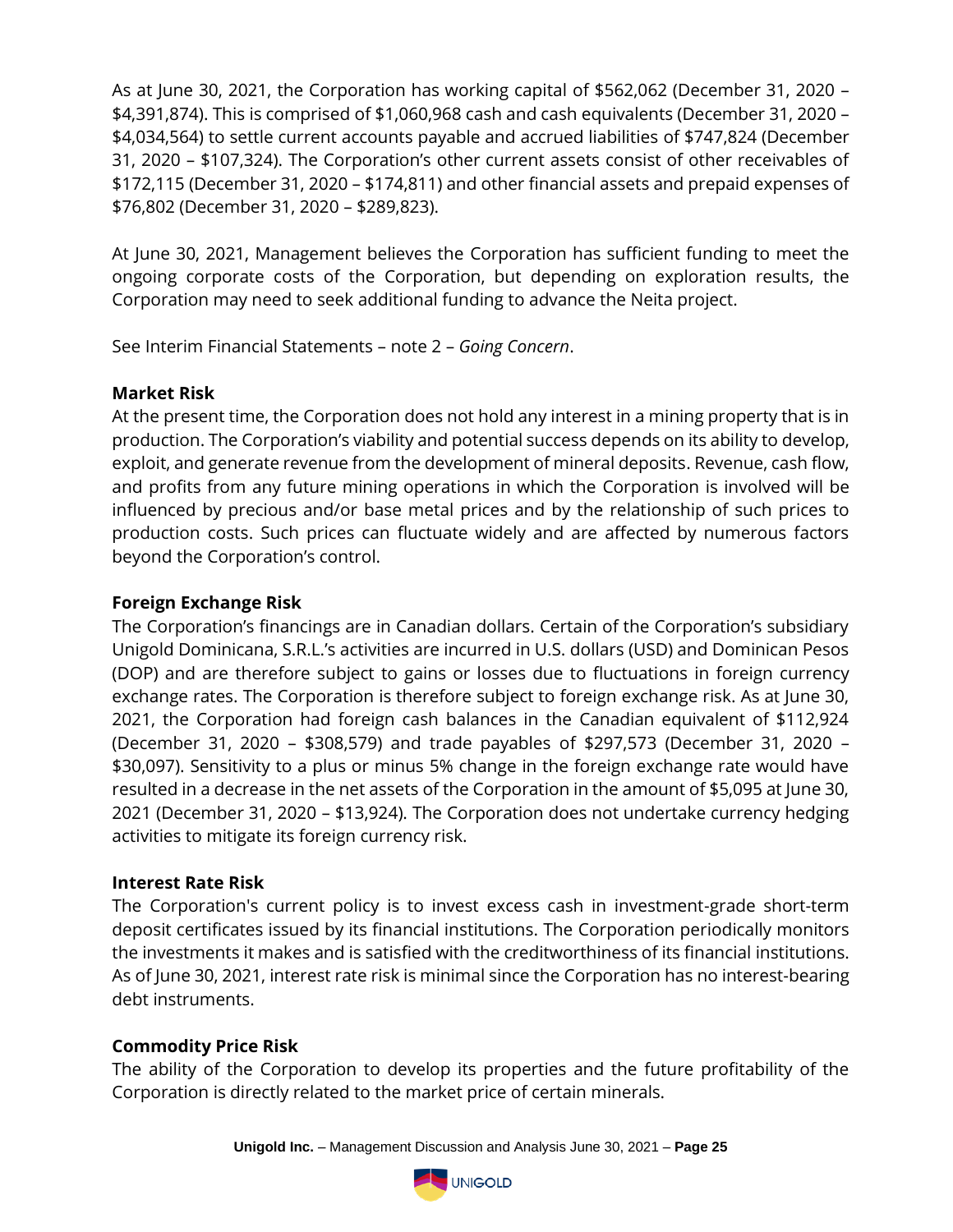#### **Sensitivity Analysis**

The Corporation is exposed to foreign currency risk of fluctuations on financial instruments that are denominated in US\$ and Dominican Republic Pesos related to cash balances, other investments and accounts payable. Sensitivity to a plus or minus 5% change in the foreign exchange rate would not have resulted in a significant fluctuation during the six months ended June 30, 2021.

#### **Capital Management**

Unigold considers its capital structure to consist of total equity attributable to equity holders of the Corporation. The Corporation manages its capital structure and makes adjustments to it, in order to have the funds available to support is exploration and corporate activities. The Corporation's objective in managing capital is to safeguard its ability to operate as a going concern. The Corporation is in the development stage and as such is dependent on external financing. In order to carry out planned exploration and development, and pay for administrative and operating costs, the Corporation will spend its existing working capital. The Corporation's objective when managing capital is to safeguard the Corporation's ability to continue as a going concern in order to pursue the exploration of its exploration properties and maximize shareholder returns. The Corporation satisfies its capital requirements through careful management of its cash resources and by equity issues, as necessary, based on the prevalent economic conditions of both the industry and the capital markets and the underlying risk characteristics of the related assets. Management reviews its capital management approach on an ongoing basis. The Corporation is not subject to externally imposed capital requirements.

#### **18. Financial Reporting and Disclosure Controls and Procedures**

Management believes that based upon the evaluations and actions taken to date, reasonable assurance can be provided that there is no material misstatement of the financial results reported as of June 30, 2021.

|                        | Common        |                 | <b>Finder</b>   | <b>Stock</b>   |                      |
|------------------------|---------------|-----------------|-----------------|----------------|----------------------|
| As at                  | <b>Shares</b> | <b>Warrants</b> | <b>Warrants</b> | <b>Options</b> | <b>Fully Diluted</b> |
| Dec. 31, 2020          | 127,075,293   | 20,304,167      | 1,957,470       | 9,796,000      | 159,132,930          |
| June 30, 2021          | 130,720,293   | 16,629,167      | 1,912,470       | 9,496,000      | 158,757,930          |
| <b>August 30, 2021</b> | 155,912,643   | 29,225,342      | 1,912,470       | 9,496,000      | 196,546,455          |

#### **19. Outstanding Share Data**

#### **20. Qualified Person**

The foregoing scientific and technical information has been prepared or reviewed by Wes Hanson, P.Geo., the Chief Operating Officer of the Corporation. He also supervises all work associated with the Corporation's exploration programs in the Dominican Republic. Mr. Hanson is a "qualified person" within the meaning of National Instrument 43-101.